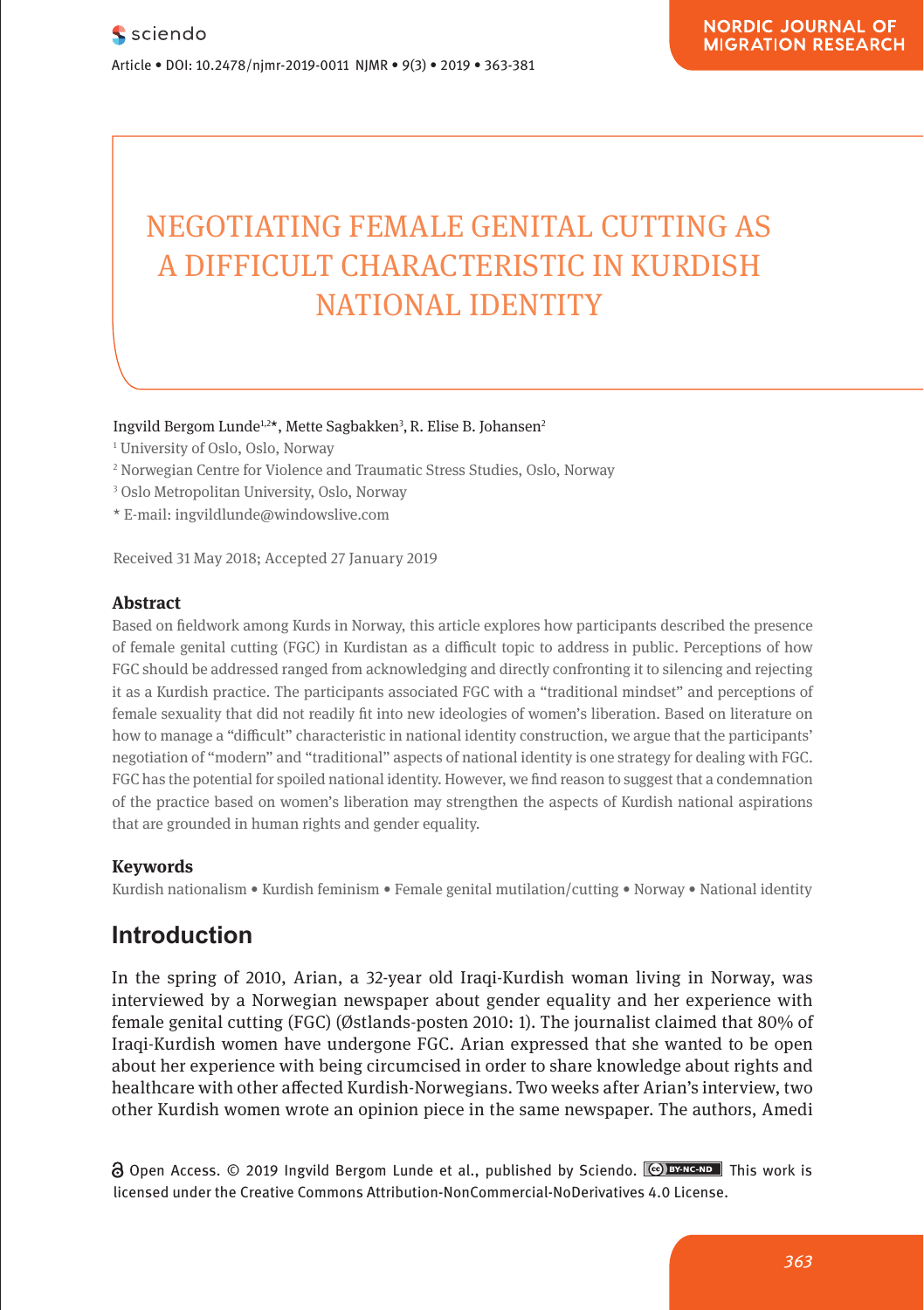and Nomat (2010: 1-2), insisted that the extent of FGC was exaggerated. They contended that Arian neglected the central role that women have in Kurdish society and that the excessive focus on FGC "destroys an entire nation's reputation" (Amedi & Nomat 2010: 1). This newspaper controversy illustrates the key argument of this article: FGC becomes crucially problematic in the construction of Kurdish national identity in which women's liberation is central. To justify and explore this argument, we draw on fieldwork among Kurdish men and women in Norway to illustrate the difficulties of addressing FGC in public. We make sense of their perceptions through theoretical perspectives on portrayals of difficult characteristics in nation-building projects (Goffman 1959; Macdonald 2015; Rivera 2008).

In this article, we will explore the role of FGC as a symbol of "an extreme form of discrimination against women" in shaping Kurdish national identity (WHO 2019: 1). We assume that nationalism is conceived of as an "imagined community" in which people are thought to share certain common characteristics (Anderson 1983: 1). Not everyone will identify with every aspect of this imagined community, however, individuals identifying with a particular national image are labelled by a socially constructed narrative that powerfully shapes collective consciousness (Anderson 1983). Central to the creation of a national identity are characteristics such as language, history, religion, geography, and gender. However, these unique characteristics also represent potential fault lines, which may incite conflict (Hann 1996: ii). The presence of FGC in Kurdistan is one such potential fault line as women's liberation seems to be one central aspect to the construction of Kurdishness (Begikhani, Hamelink & Weiss 2018: 10-11).

# **FGC among Kurds**

The World Health Organisation (WHO 2008a: 1) defines FGC as "all procedures involving the partial or total removal of the external female genitalia or other injury to the female genital organs for non-medical reasons." Since WHO first addressed FGC in the 1970s and 1980s, global campaigns to end the practice initially focused on negative health consequences (Johansen, Bathija & Khanna 2008: 83). With the rise of the human rights agenda, roughly dated to the 1993 Vienna conference, FGC has increasingly been framed as gender-based violence and a breach of human rights (Johansen, Bathija & Khanna 2008: 83-84; WHO 1997: 10-12). One expression of this was a resolution regarding FGC at the World Health Assembly in 2008, where member states were urged to intervene in order to prevent girls undergoing FGC and to provide care for those who had already undergone the procedure (WHO 2008b: 2-3). Furthermore, in 2009 the UN High Commissioner for Refugees established that the 1951 Convention relating to the Status of Refugees can grant a girl or a woman, and their parents, asylum if she has undergone or may be at the risk of undergoing FGC (UN High Commissioner for Refugees 2009: 4).

Kurdistan is a region stretching across the nation states of Turkey, Iraq, Iran, and Syria and is not acknowledged as a territorial state by the international community institutionalised through the United Nations bodies. Still, some sub-regions, such as Northern Iraq and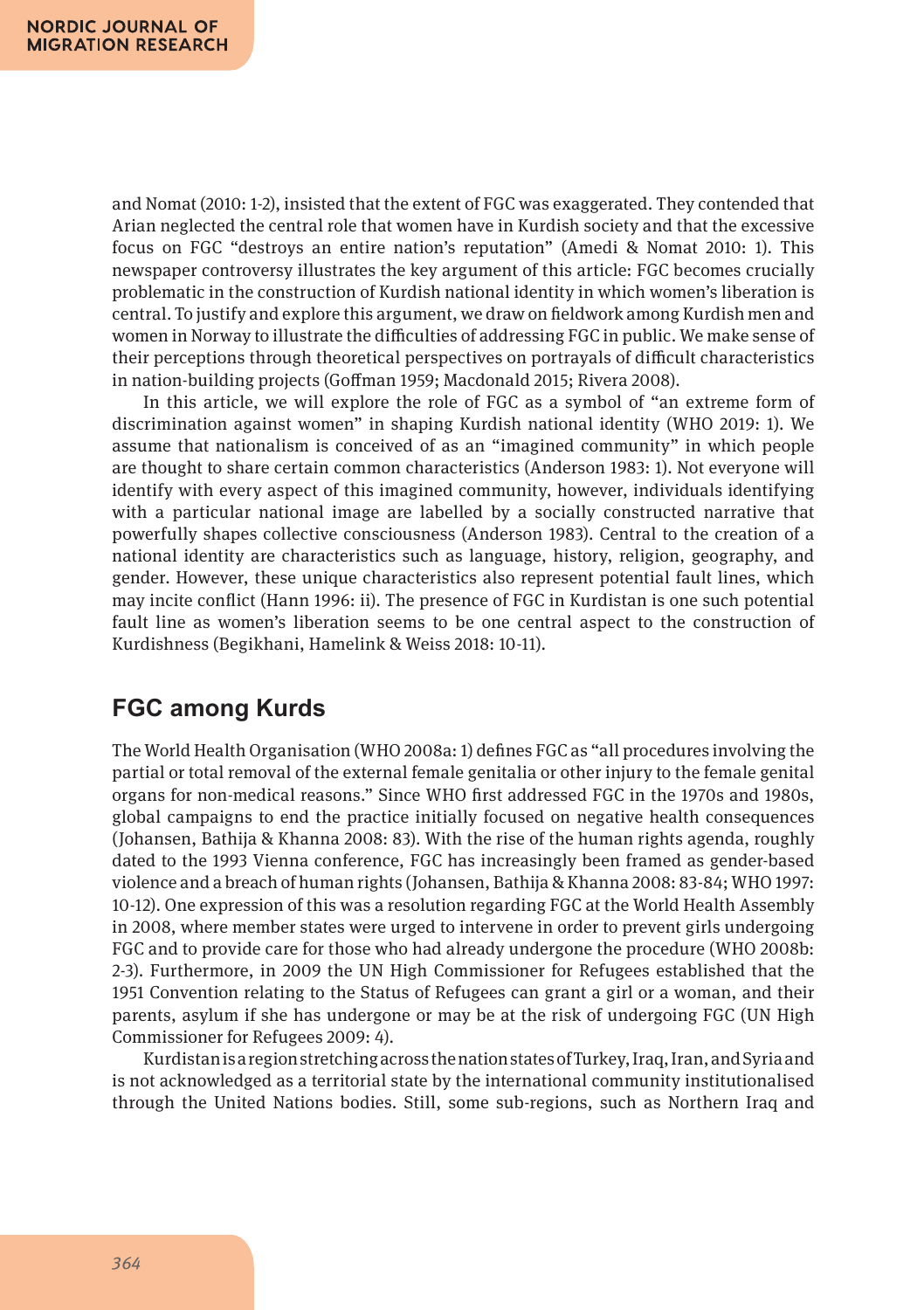Northern Syria, have acquired greater autonomy since 1991 and 2012, respectively (King 2014: 23-41; Tank 2017: 415). There are no official figures for Kurdish populations in or outside of Kurdistan, and estimates range from 20 to 45.6 million people who recognise the region as their nation (Chaliand 1993: 38-40, 96, 142, 194; The Kurdish Institute in Paris 2017). The first international record of FGC in the Kurdish parts of Iraq was made by a mobile health team in 2004 (Stop FGM Kurdistan 2013). In 2011, the standard populationbased instrument developed by UNICEF and USAID, the Multiple Indicator Cluster Survey, found that in Iraq FGC is primarily concentrated in the Kurdish areas, with an estimated prevalence of 42.8% in Kurdish areas and 1.2% in the rest of Iraq (MICS 2012: 159). In Iraq, as a whole the prevalence of girls under the age of 15 years who have undergone FGC is 19.9% in urban areas and 23.7% in rural areas (MICS 2012: 161). No such national population-based survey exists for Iran. However, Pashei *et al.* (2012: 2) found a prevalence of 55.7% among women visiting health centres in the city of Ravansar in the Kurdish part of Iran. FGC has also been documented in parts of Iran that are not Kurdish (Ahmady 2015). Research on FGC in the Kurdish regions of Syria and Turkey is limited, and despite anecdotal indications that FGC may be practiced there, no current research supports this suggestion (Acharya 2009: 3; Geraci & Mulders 2016: 30). The international work against FGC and the international reports on FGC in Iraqi Kurdistan may have contributed to the Kurdish Parliament of Iraq passing a Domestic Violence Law, making FGC a criminal offence, on June 21, 2011 (The Parliament of Kurdistan Iraq 2011). On the same day, the Prime Minister of the Kurdistan region of Iraq posted this "good news" on his Twitter account (King 2014: 2). As this tweet was published in English, King (2014: 3) argued that this political act communicated to the outside world that in the "new" Kurdistan practices such as FGC would no longer be tolerated. By condemning FGC in a political and global context, the prime minister thus positioned Kurdistan within hegemonic discourses of gender equality and human rights.

Beyond knowledge on prevalence rates, types of FGC, its health consequences, and some of the cultural underpinnings of the practice, current research on FGC in Kurdistan is scarce (Ahmady 2015; Ahmed *et al.* 2018; Daneshkhah *et al.* 2017; Dehghankhalili *et al.* 2015; Khalesi, Beiranvand & Ebtekar 2017; Saleem *et al.* 2013; WADI 2010). Furthermore, there have been no in-depth studies of FGC among Kurds in diaspora or in Norway specifically (Bråten & Elgvin 2014: 151; Geraci & Mulders 2017; Koukkula *et al.* 2016: 2-6). A report by a Norwegian non-governmental organisation (NGO) stated that Kurdish women have addressed FGC themselves and that the Norwegian authorities have largely ignored Kurds (Abdi 2011: 23-24). The Norwegian government has, however, supported political interventions and research on FGC through several action plans. These efforts have particularly targeted the Somali population, which constitute about half of the population affected by FGC in Norway (Ziyada, Norberg-Schulz & Johansen 2016: 8). However, the number of Kurdish migrants from Iraq and Iran is high in Norway, and Kurds represent one of the four largest groups within the countries where FGC is recorded (Gran 2007: 25-26; Ordemann 2017; Ziyada, Norberg-Schulz & Johansen 2016: 2). This article thus addresses a gap in knowledge on sociocultural aspects of FGC among Kurds.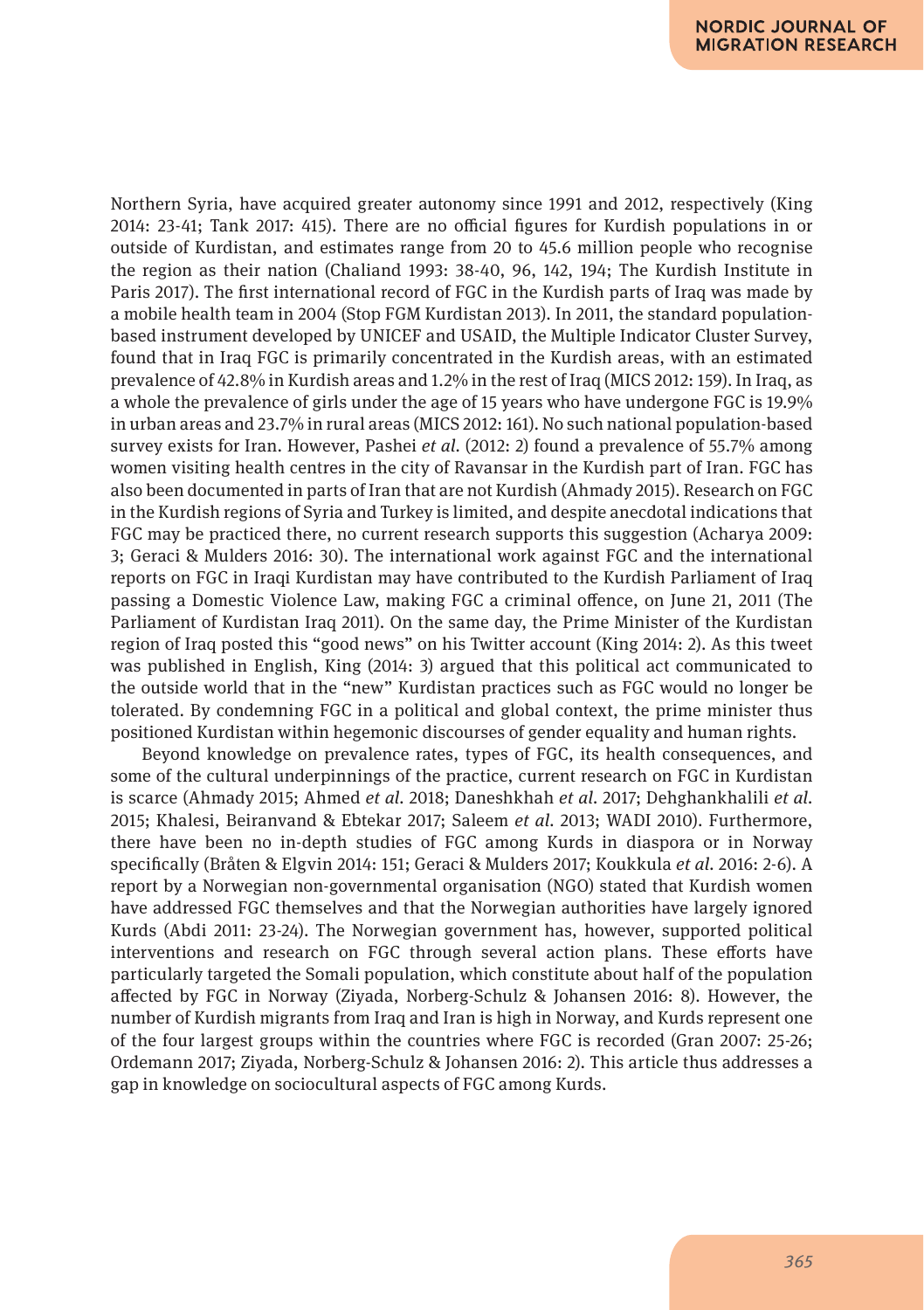### **Research methodology and data analysis**

The research material was gathered in Norway between October 2014 and March 2016 by the first author. An emergent and qualitative research design was used due to the scarcity of knowledge about FGC among Kurds in diaspora. Through qualitative interviews, the study gathered research material from the following two main groups: those self-identifying as Iranian or Iraqi Kurds (28 participants) and those working in organisations targeting FGC and/or Kurds both in Norway and Iraqi Kurdistan (12 participants). All Iranian- and Iraqi-Kurdish participants had migrated from Kurdistan to Norway and had lived in Norway for 6-20 years. Their ages ranged from early 20s to late 50s. Their professions varied widely, and the group included artists, engineers, volunteers, housewives, journalists, unemployed, students, and translators. The 12 research participants who represented different organisations working with FGC and/or Kurds were interviewed to gain knowledge about interventions and policies. Eight of these participants were based and worked in Norway and four worked with FGC in Iraqi Kurdistan and were interviewed via Skype. All were recruited based on their roles in the government, healthcare services, or national, international, or transnational NGOs. Three self-identified as Kurdish, whereas the rest were of non-Kurdish origin. The first author used Norwegian or English in recruitment and at events and interviews, and an interpreter speaking Kurdish Sorani was used when needed.

As there is no record of how many Kurds live in Norway or where in Norway they live, only the various nation states from which they originate, the first author started by contacting Kurdish organisations in and around Oslo, the capital of Norway. This resulted in the first author presenting the research project as a form of recruitment at two events organised by a central political party in Iraqi Kurdistan and a politically independent umbrella organisation seeking cooperation between different Kurdish political parties. The participants at these events were Kurds from Iranian and Iraqi Kurdistan. The first author also attended cultural, social, and women's events, such as the national celebration of Newroz (Kurdish New Year), violence against women workshops, and cultural celebrations. These events were arranged either by organisations associated with Iranian or Iraqi Kurds or a mixture of Norwegian, migrant, and women's organisations. At these events, the first author spoke with individuals and, when appropriate, asked them whether they wanted to be interviewed. Of the 28 Kurdish research participants, 16 were recruited at these events. Ten of these 16 participants self-identified as politically active. The remaining six explicitly stated that they were not politically active, that they had been in the past, or that they were interested in Kurdish politics, but did not consider themselves politically active. As those attending these events were a particular sub-set of Kurds in Norway, in that they had a special interest in political, women's, or social issues, three other recruitment methods were used to gain a broader understanding of FGC. First, those interviewed were asked whether they could put the researcher in touch with someone who may have a different perspective. Second, the first author contacted her acquaintances in healthcare, education, and social services who had developed friendships with Kurdish-Norwegians from Iran or Iraq through their work. Third, together with a Norwegian NGO, the first author arranged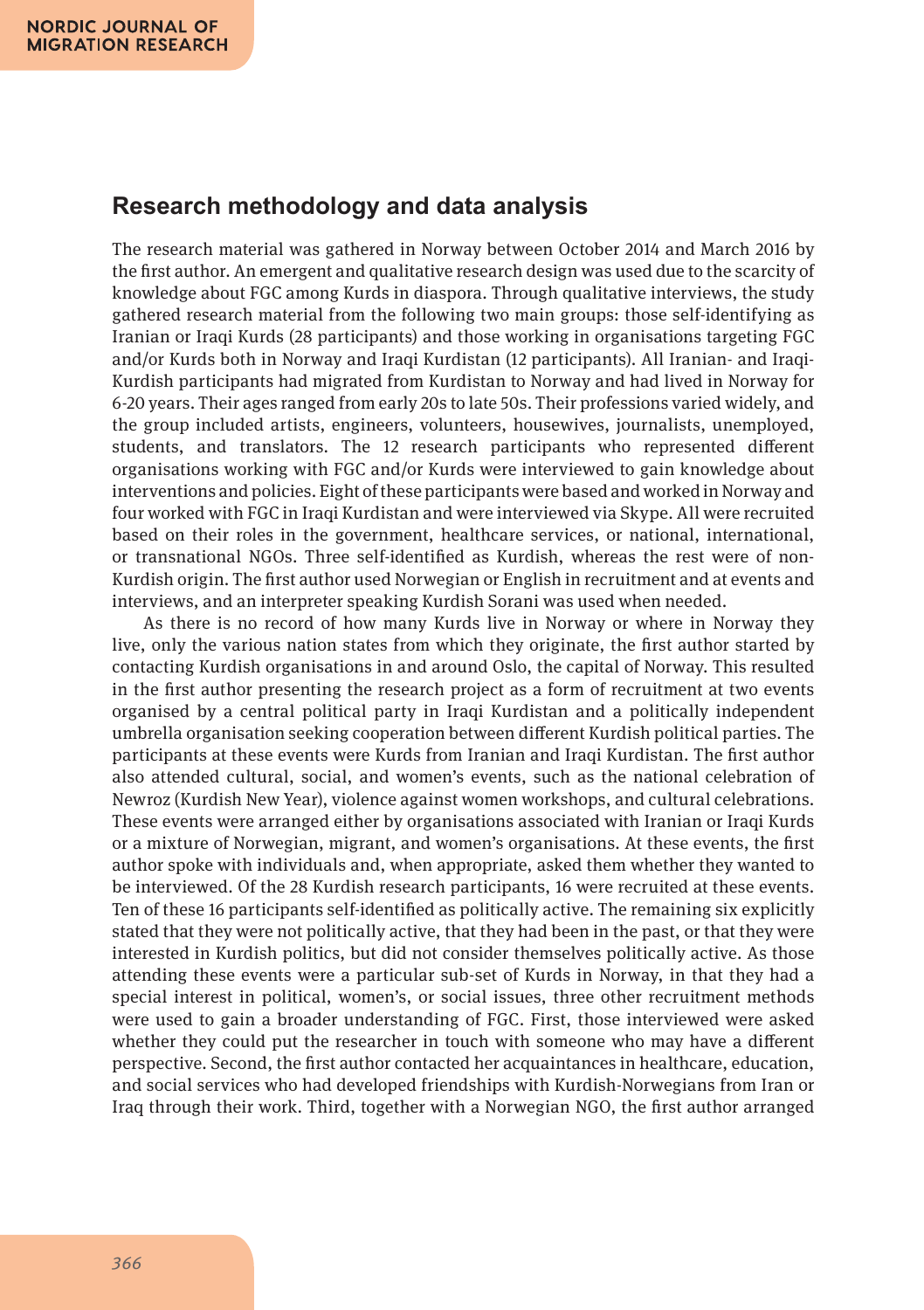a place for Kurdish women who were either unemployed or students to meet three times. During these meetings, the first author showed a documentary by the British-Iranian anthropologist Ahmady (2005) on FGC in Iraqi Kurdistan to facilitate discussion on FGC, and some of the women were interviewed individually. In the end, these other recruitment methods resulted in 12 of the 28 Kurdish interviewees being recruited outside of events. Even if they made references to Kurdish nationalism and women's liberation, these 12 interviewees did not consider themselves to be politically active. Two group interviews, one with four Kurdish men and one with two Kurdish women, were conducted first to gain an introductory understanding of FGC. The rest of the interviews were conducted with one participant at a time, except for two interviews with two married couples. Twelve of the research participants were interviewed multiple times in order to elaborate ongoing themes. All but two interviews were voice-recorded and subsequently transcribed verbatim. For the two interviews that were not recorded, extensive notes were taken throughout and summaries were written immediately afterwards. Fieldnotes were taken before, during, and after interviews, and in conversation with interpreters who were present in three interviews, and included observations and informal conversations at different political, social, and women's events. Summaries of the fieldnotes were written as soon as possible after the observations were made and have been used in analyses during and after the fieldwork period. Based on these fieldnotes, some themes were excluded, for example, who the circumciser was, while new themes, such as perceptions of Kurdish women, were included.

While a major assumption underpinning the research project is that all knowledge to some extent is negotiated socially, the initial production of data and analysis was inductive in that the data were not put into a pre-existing theoretical or coding framework (Braun & Clarke 2006: 9; Crotty 2009: 53-57). Through the use of a semi-structured interview guide, themes such as where, why, how, and by whom FGC is practiced were brought up, allowing participants to introduce new themes in relation to topics relevant to understanding FGC. In initial interviews and observations, participants expressed both a silence and condemnation surrounding FGC emphasising Kurdish nationalist and feminist ideology. In consecutive interviews and observations, and later analyses, the focus was therefore on how ideas of FGC, women's activism, and being Kurdish appeared within the social worlds that the research participants described. The analysis of the data is based on what Braun and Clarke (2006: 9) defined as a "contextualised thematic analysis." This means that the epistemological position is between a realist position (pure description of the participants' experiences and perceptions of FGC) and a constructionist position (assuming that individuals, political ideas, and sociocultural understandings interact in different ways to make sense of FGC). After the themes were identified and further refined and revised, literature on Kurdish nationalism, Kurdish women, and portrayals of difficult characteristics in national identity were used to further analyse the themes.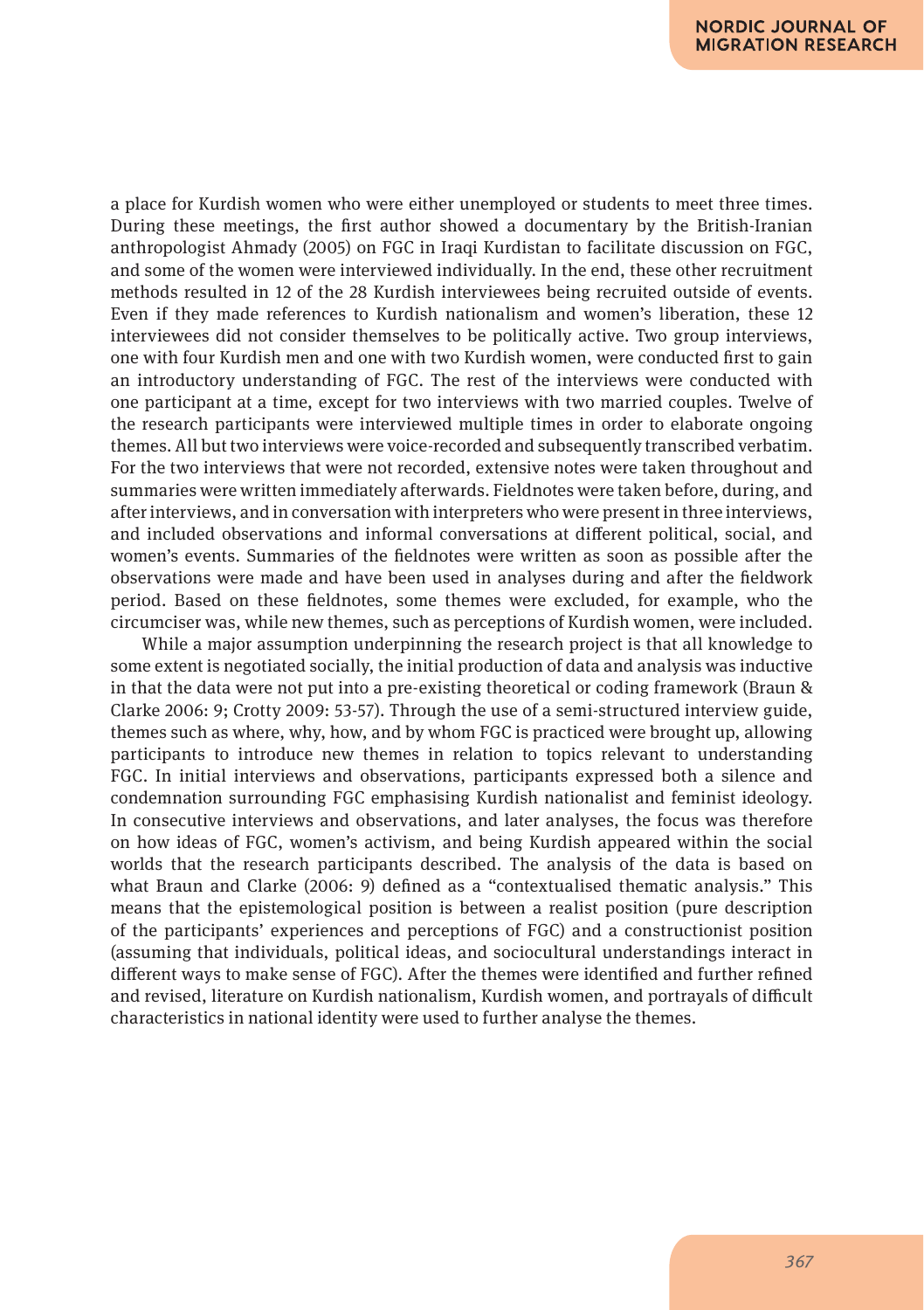### **The interconnectedness of Kurdish nationalism and Kurdish women**

Kurdish nationalism is transnational in that Kurdish academics, politicians, and feminists living in Western states, particularly the United Kingdom, Germany, France and Sweden, are largely defining Kurdistan as a political ideal rather than merely a geographical territory (Alinia *et al.* 2014: 53; Gran 2007; Khayati & Dahlstedt 2014: 57; Wahlbeck 1999: 153). Recently, the research literature has included the Kurdish feminists' struggle against patriarchal structures and increasingly linked it with the transnational construction of Kurdishness (Begikhani, Hamelink & Weiss 2018: 20; Mojab & Gorman 2007: 65; Mojab & Hassanpour 2003: 60-63). Kurdish national identity is thus shaped by relations between Kurds in diaspora being exposed to urban, modern, and Western ideas and experiences of rural, patriarchal norms, and traditional ideas among Kurds in Kurdistan. These social connections are manifested in an increasingly symbolic distinction between "old" and "new" Kurdistan, as the anthropologist King (2014: 1-3, 43-52) observed during her research in Kurdish parts of Iraq between 1995 and 2010. King (2014: 2) described "new" Kurdistan as one that "projects the image of a rising, peaceful democracy where Kurdishness is celebrated." She (2014: 1-3) argued that "new" Kurdistan is influenced by global connections and ideas of modernity, democracy, and human rights within which a local tradition such as FGC does not readily fit.

Historically, Kurdish women have been portrayed as beautiful and strong mothers, military fighters, artists, or political leaders who enjoy remarkable freedom compared to their Arab, Persian, and Turkish counterparts (Galletti 2001: 210). Because of this portrayal, Bruinessen (2001: 95) argued that Kurdish women have become national symbols representing "the moral superiority of the Kurds over their neighbours." While this global image of Kurdish women does exist, on the contrary so-called honour killings of Kurdish women, such as the infamous killing of Swedish-Kurdish Fadime in 1990 by her father, have linked honour killings with the territorial region of Kurdistan (Hague, Gill & Begikhani 2013; Wikan 2008). More recently, since 2014, Kurdish female fighters have gained increased attention in English mainstream media. They have been positively portrayed on the global stage as fighting against issues such as gender inequality as endorsed by the militant group "the Islamic State" (ISIS) in and around the Kurdish regions of Iraq and Syria (Tank 2017: 406-407). In our analysis of FGC as a difficult characteristic in Kurdish national identity, we find it useful to consider the practice as part of the concept of "honour-based violence" as it is occasionally referenced in the Kurdish literature and commonly understood as "violence against women" (Hague, Gill & Begikhani 2013: 383; WHO 2019).

# **Portraying a "difficult" characteristic in national identity construction**

Goffman's (1959; 1963) work on stigma and social interactions as dramaturgical performances helps to bridge participants' descriptions of FGC as difficult to address in public with the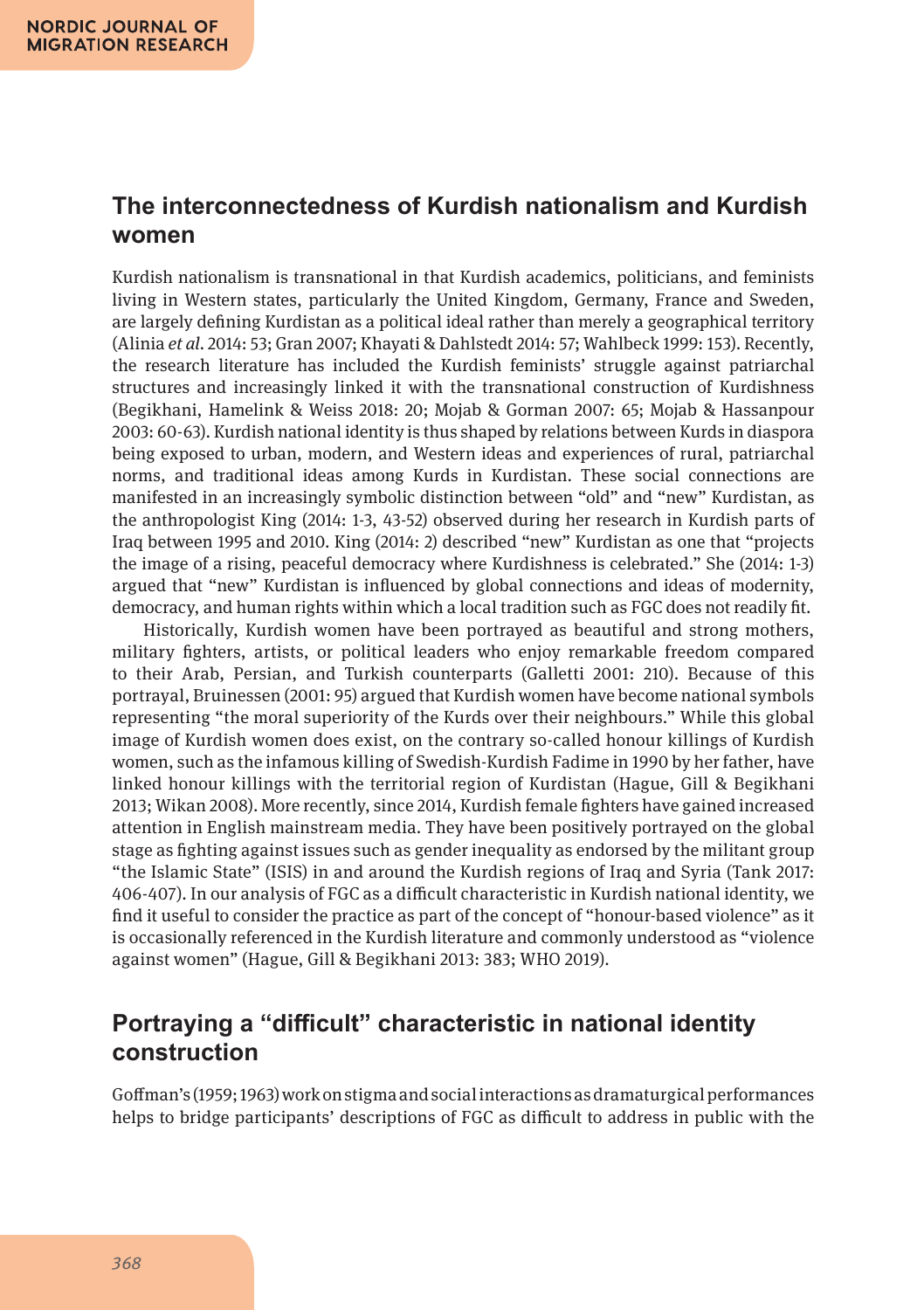broader debate on how a "difficult" characteristic is dealt with in constructing Kurdish national identity. Goffman (1963) insisted that it is outsiders, or the audience, that label attributes of an identity as spoiled. The audience thus define certain characteristics of an identity of a social group as discrediting. Social groups who possess these discrediting characteristics use different strategies of representation to present an image that is in accordance with perceived social conventions (Goffman 1959: 32-40, 114; Goffman 1963: 125). For instance, as "Kurdishness" is often positioned in Western discourses of democracy and gender equality, the national honour of Kurdistan increasingly depends on exposure to a Western audience ascribing recognition and respect. To this audience, FGC as a form of violence against women poses the potential for spoiled national identity.

The sociologist Rivera (2008: 613) claimed that available studies on how states or nationalists deal with a "difficult past" focus on recognition of a difficult event (such as a war) through commemoration. Based on an empirical case study of how the Croatian government dealt with the Yugoslav conflicts, Rivera (2008: 623-625) challenged this view of recognition and argued that states or nationalists may manage a "difficult past" by drawing attention away from the difficult event through covering and cultural reframing. More recently, the anthropologist Macdonald (2015: 7) suggested that there is an ongoing change in how a difficult past is represented in national identity. She (2015: 15-16) argued that the acknowledgement of a difficult characteristic may actually be a positive action that does not lead to a spoiled identity. Although the action may be positive, it does not mean that the problem of the troubling past has been solved, instead she (2015: 19) argued that the disclosure of the difficult characteristic results in more nuanced ways of representing national identity. In the following, we explore how these strategies for managing a difficult characteristic in national identity can be seen in the empirical material, where we found that participants described FGC as condemned (i.e., recognition) and silenced (i.e., covering/cultural reframing) with some willingness to address FGC as a Kurdish challenge (i.e., positive action).

### **Results: addressing FGC as a Kurdish practice**

Perceptions of how FGC should be addressed ranged from acknowledging and directly confronting it to silencing and rejecting it as a Kurdish practice. In the following, we will first present how research participants described the presence of FGC in Kurdistan as a difficult topic to address in public. Second, we show how the participants could reject FGC by situating the practice within a "traditional mindset". Third, we explore how perceptions of female sexuality was another means by which FGC became silenced publically. In the last theme, we explore how a "traditional mindset" and perceptions of "traditional" understandings of female sexuality did not readily fit into new ideologies of women's liberation.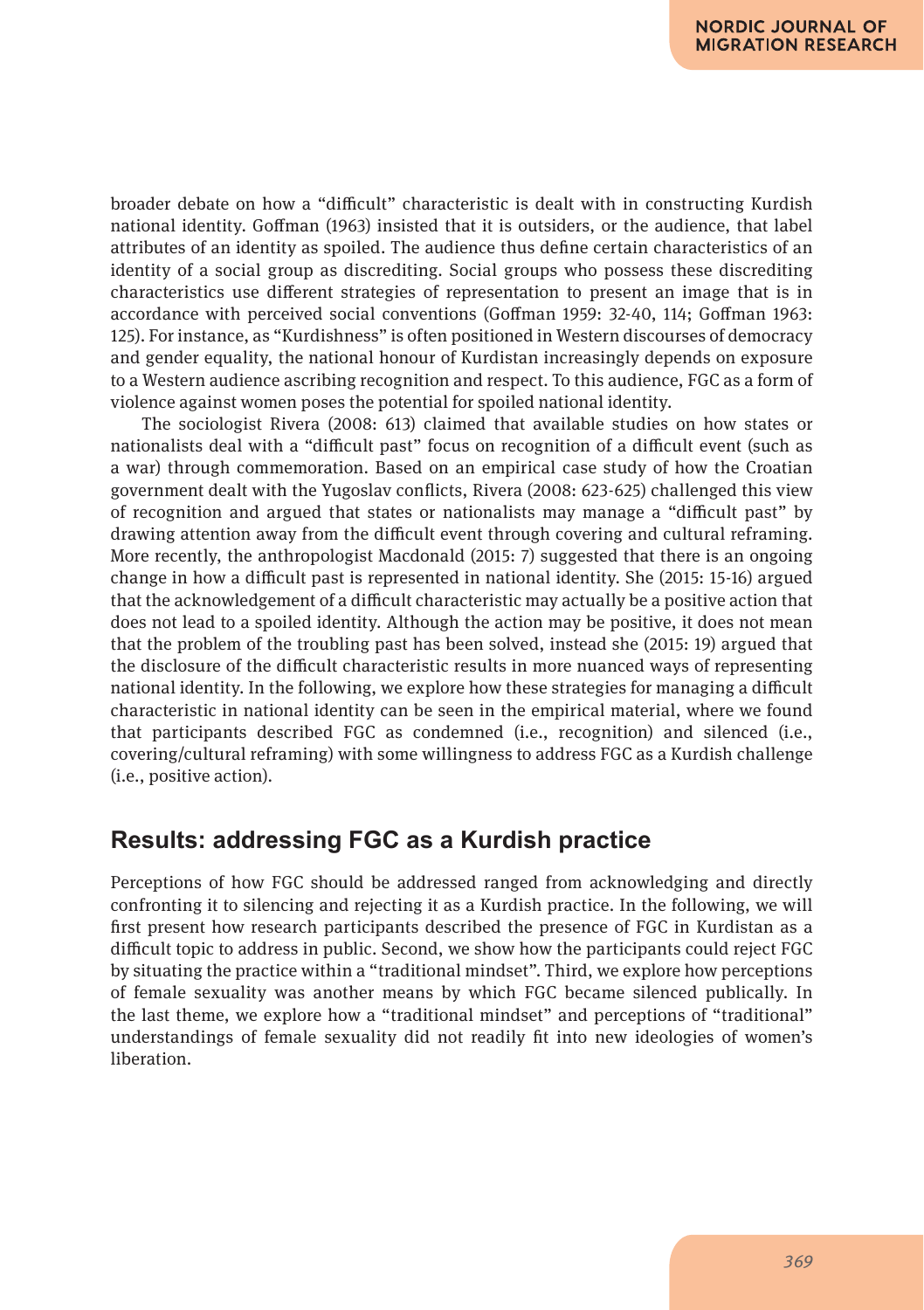#### **Addressing FGC in public**

Participants were often ambiguous about whether and how FGC constituted a part of Kurdishness. This was also true among the non-Kurdish representatives of different organisations working with FGC. Three of the eight key informants in Norway, who were non-Kurdish, said they had never heard about FGC among Kurds, and therefore, they did not address it, even when dealing with FGC among relevant migrant groups was part of what they did in their work. Those that addressed FGC in their work had learned about the practice either through individuals or groups addressing the practice themselves or through media references to reports on FGC from Iraqi Kurdistan. In response to the growing focus on FGC among Kurds in recent years, Parwa, an Iranian-Kurdish female activist in her 50s held a workshop about FGC with Kurdish participants in Norway. She explained that she had found her own initiative unnecessary, as Kurds already rejected the practice:

We've had a workshop about [FGC]. We got a lot of feedback that it was not necessary, because everyone knows what is right and not right.

Contrary to this view, Hermin, an Iranian-Kurdish woman, emphasised that FGC is not addressed through other channels and that such a workshop will only reach those that are interested in social and political issues and already know about FGC. She insisted that there are other women who do not attend such events but who need this knowledge about FGC.

A seemingly widespread reluctance to address FGC was often explained in terms of the shame of associating FGC with Kurdishness. One example of this is the experience of Iraqi-Kurdish Solgul, a woman in her 30s. She had written and spoken publically about FGC and experienced negative feedback from other Kurds due to her engagement:

Some would not look at my face after I talked about [FGC]. They would say it is shameful that I'm saying we have FGC in Kurdistan.

Bringing up FGC in an effort to deal with the practice as a challenge for Kurds to tackle, brought with it shame related to exposing this information to the outside world. FGC seemed to be viewed as antithetical to the international Kurdish image as a proud, modern, and united people. Many of the non-Kurdish participants, such as Linda, a Norwegian governmental worker, shared this view. Linda had worked with FGC both in Iraqi Kurdistan and in Norway and expressed it this way:

[Kurds] do not want [FGC] to be disclosed. This is obvious among the Kurds. Probably among other suppressed peoples too... They maintain a united front against the outside world, and say that it is our "dirt and filth" and that you will not see us that way. We want to be seen as a proud people who are fighting for freedom, and outsiders are not supposed to show our dirty laundry.

Although it was difficult to address FGC in public, many participants expressed a desire to do so, so that Kurds could put an end to it. When the first author held a presentation on FGC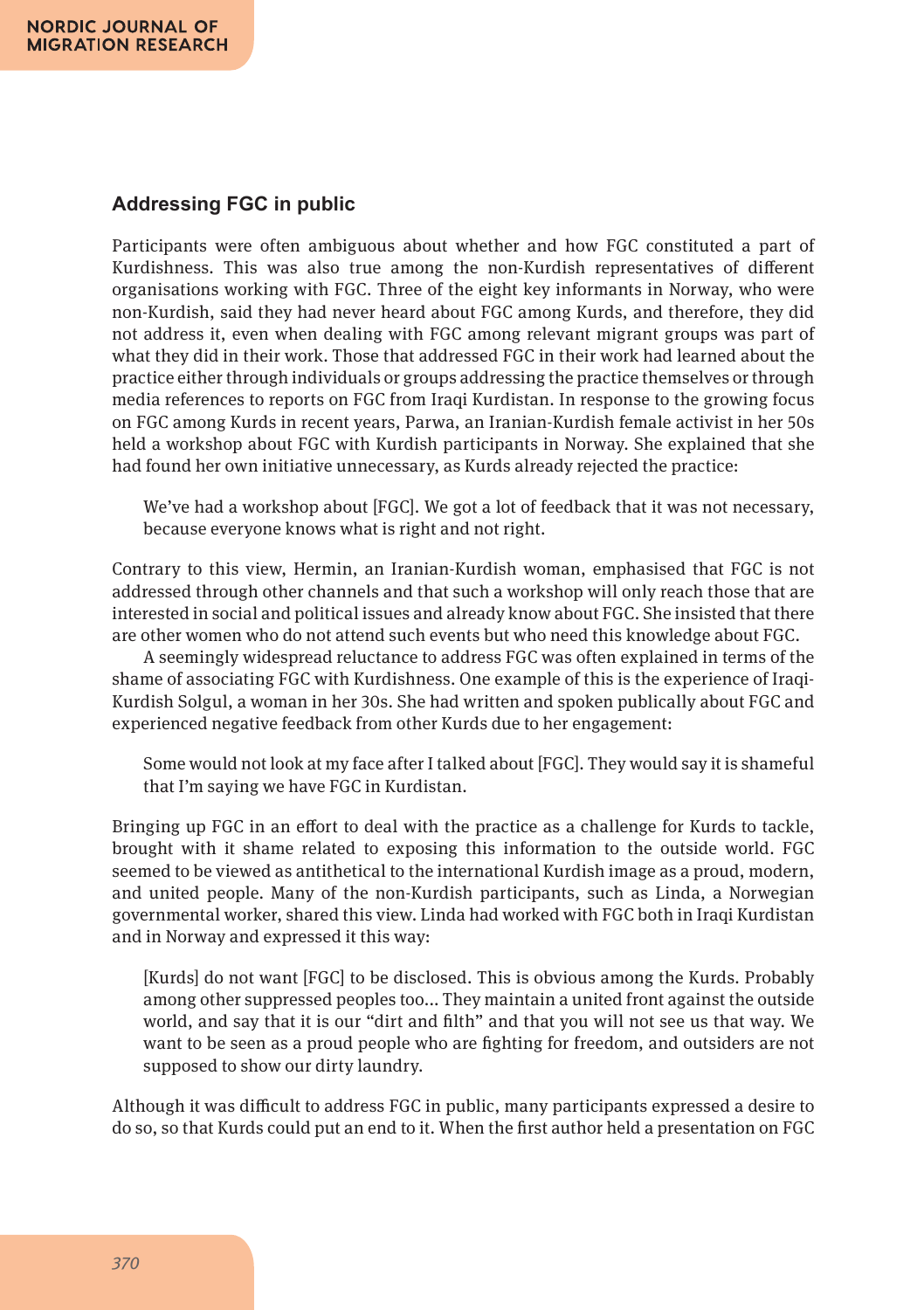at an event with Iraqi Kurds, an Iraqi-Kurdish man named Mazar expressed his opinion that confronting FGC in such a public context was both uncomfortable and positive:

It is very good that you bring up [FGC], it is. But one has to think twice about how it is brought up because it is a very intimate topic and some may feel particularly affected by it. [...] I do not think we Kurds bring it up at all. Then someone else comes and does it, and that is incredibly good. In the end, it benefits us.

Mazar highlighted the difficult issue of how to address FGC among Kurds in a good way  $$ both for outsiders and for Kurds. One way the participants addressed FGC was by positioning it within what they considered a "traditional mindset". This was a way to dismiss FGC while also demonstrating that the "traditional mindset" was a current challenge to being Kurdish.

### **"Traditional mindset"**

The research participants who self-identified as Kurdish understood their own identity mainly in the context of living in Norway, many as Norwegian citizens. They highlighted the transnational aspect of being Kurdish through continuous comparisons of their own and others' lives as Kurds in Norway with how they imagined the lives of Kurds in Kurdistan. Most research participants emphasised the heterogeneity of "Kurdishness" and protested against traditional perceptions of individual autonomy and gender ideals. They nevertheless expressed a strong notion of what Kurdishness meant to them and to others. FGC was often described as a custom among "other" Kurds, who had a "traditional mindset," and was commonly understood as similar to practices such as forced marriages and honour killings. The persistence of these traditions was often explained through patriarchy, suppression of women, and conservative Islamist groups and was contrasted with being modern. Zara, who was in her late 20s, was born in Kurdish-Iran and had lived in Norway for over 10 years. She described what she considered to be a "traditional mindset":

It's not only a Kurdish man's mindset. It's a male dominated society's mindset, which I think is applicable at least in the Middle East and large parts of... Actually in the entire world. [...] It surprises me, but I heard it yesterday. A colleague said: "A Kurd is very traditional," and I think that's right. It is a people who are no good at adapting to the development that we see in the rest of the world. The male dominant mindset is very present among Kurdish men and Kurdish boys in the present day. I have a little brother who did not accept that my mom was going to remarry. He has grown up and been raised in Norway. He is a modern kid out in public, but that mindset is still there.

As Zara implies, the "traditional mindset" was commonly described as unacceptable, yet she emphasised that this mindset was a part of current Kurdish identity. Participants often talked about religion, particularly Islam, as central to the "traditional mindset". Four of the research participants who self-identified as non-religious or moderately religious reasoned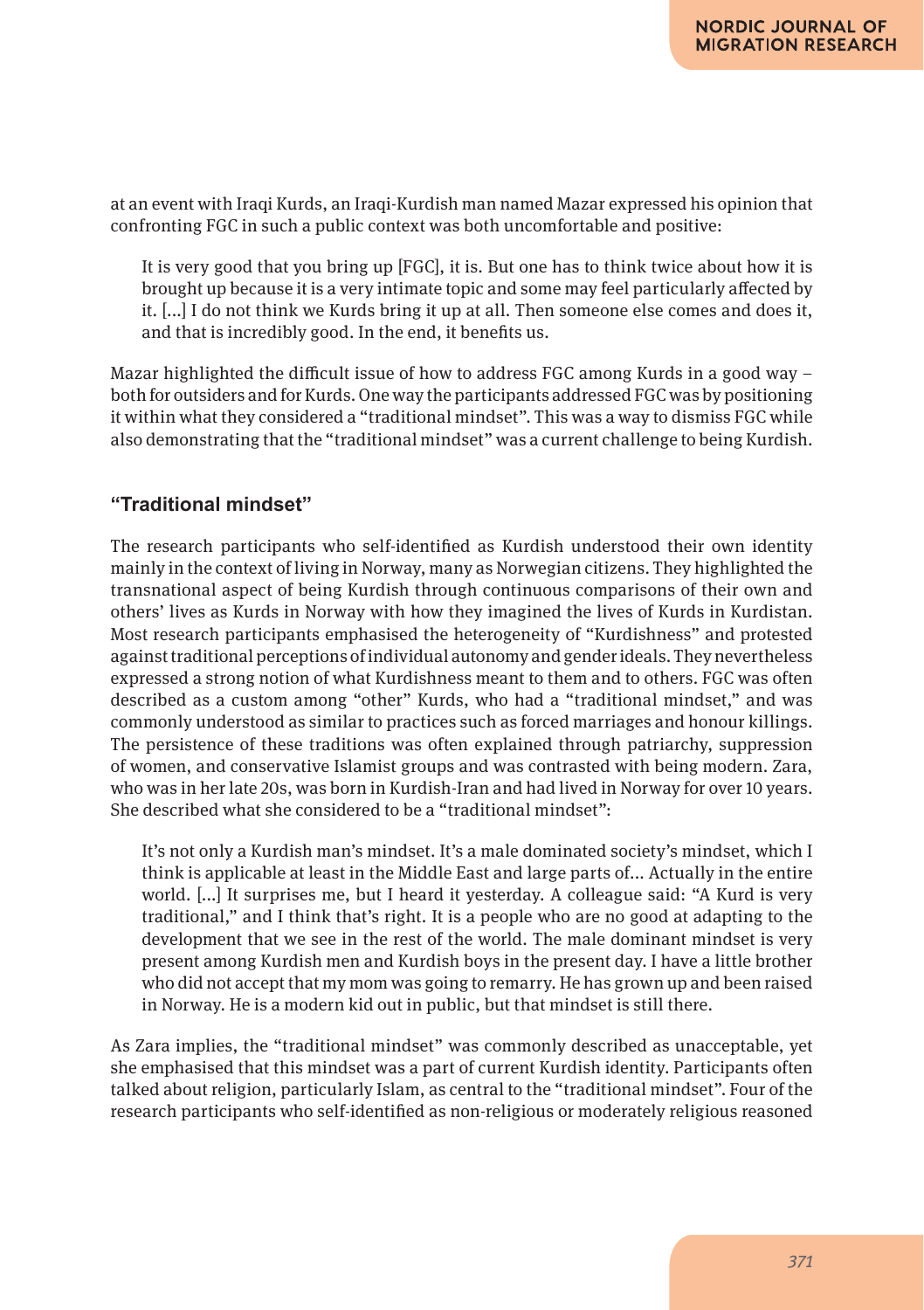that FGC came about when Kurdistan was exposed to Islam. They were not clear about when they believed that this had occurred, with descriptions ranging from some decades to some centuries ago. However, they argued that because FGC was introduced by Islam, it was not a Kurdish tradition because Islam was not part of Kurdishness. However, one of the participants, Behman, from Kurdish Iraq, who considered himself a Muslim, disagreed with this view, arguing that FGC is not part of Islam. While participants often associated the "traditional mindset" with Islam, they made a qualitative distinction between conservative and modern Muslims. According to their conceptualisation, modern Muslims rejected this "traditional mindset" and consequently they were "acceptable" Kurds. Hanan, a woman in her 20s who was born in Iraqi Kurdistan and married to a man from Iranian Kurdistan, provided an example of this. She explained why her in-laws, in contrast to her "old-fashioned mother," who still supported FGC, are against the practice: "...because they are those modern Muslims." Furthermore, FGC was often positioned as a symbol of being conservative and traditional in a negative sense, as Iraqi-Kurdish Yasemin explained:

Yasemin: "After so many years [circumcised women] feel they have made a big mistake. And others start to think about what kind of family you belong to [...]"

Interviewer: "So when you hear about a woman who is circumcised, people think..."

Yasemin: "Very negative."

Interviewer: "And that she comes from a family that is not so good?"

Yasemin: "Yes, a conservative one."

As the participants expressed that the "traditional mindset" constituted one negative part of Kurdish identity, by positioning FGC within a "traditional mindset", it was thus possible to both reject and silence FGC. Furthermore, the close link to female sexuality appeared as another contributing factor to a public silencing of FGC.

#### **Female sexuality**

Practices such as honour killings, forced marriages, and violence against women were often described as challenges that were being dealt with and discussed as a part of Kurdishness and women's liberation. In contrast, FGC was not mentioned by the participating Kurds at any of the political, social, and women's events attended, unless the first author raised the topic. This may partly be because at some of the events not only Iranian and Iraqi Kurds were present but also Kurds from other parts of Kurdistan and non-Kurdish migrants. However, FGC was not discussed at the events where only Iranian and Iraqi Kurds – and mainly women – were present either. Many participants added that they found it challenging to deal with FGC due to its link to an intimate part of the female body. Linda,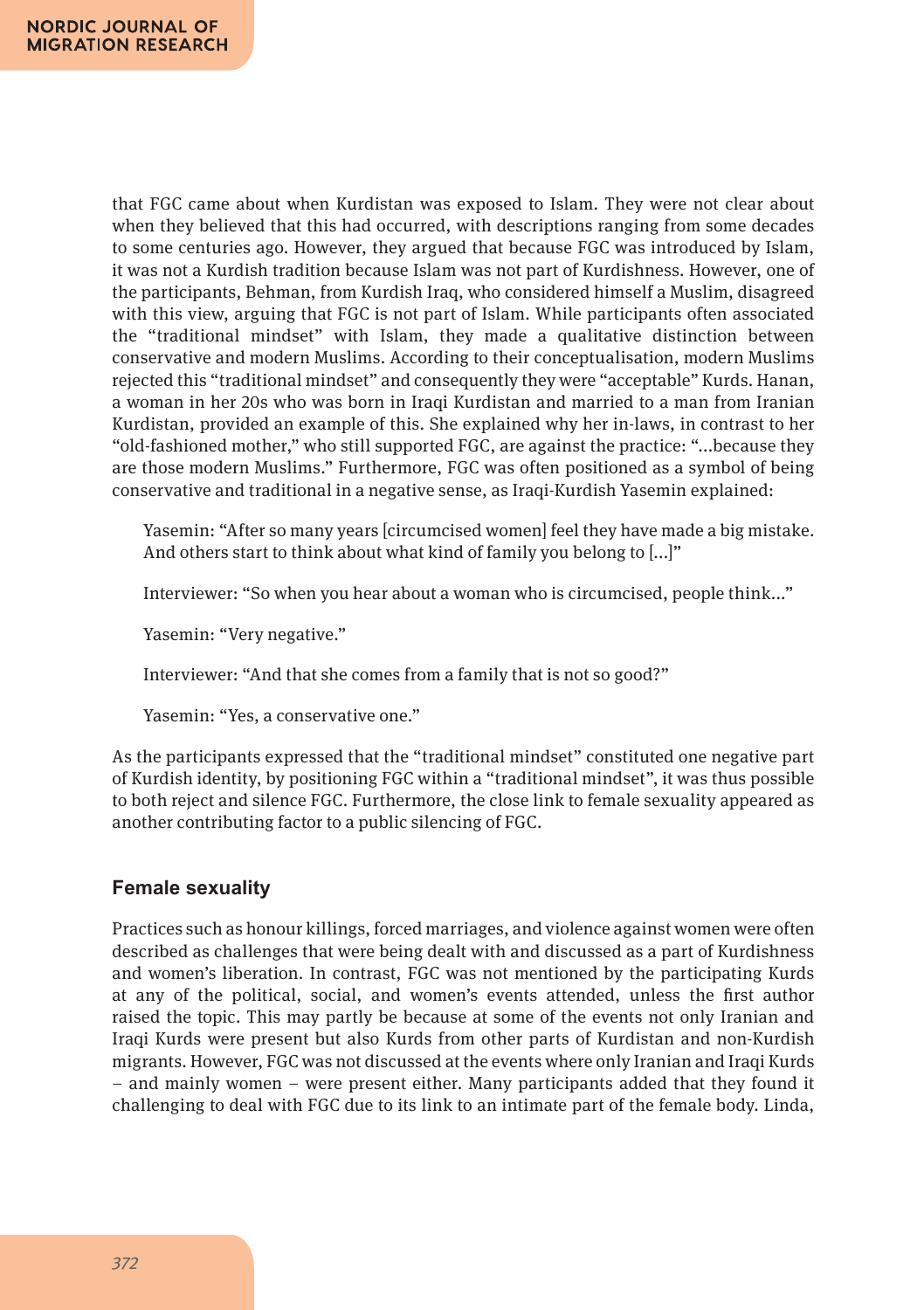the Norwegian governmental worker who had worked with FGC among Kurds in Norway and Iraqi Kurdistan, put it this way:

We worked with a small volunteer group on FGC. The problem was that it was so much... so much stigma that no one wanted a public debate around it. [...] It was much more difficult to talk about than honour killings, forced marriages, and such things. They are accepted as social issues that [Kurds] are very concerned with. And it's intimate, right? It is very close to sexuality, and one does not speak about that publicly.

Thus, this close link to female sexuality appeared as a central barrier in directly addressing FGC in public contexts. Iraqi-Kurdish Nesrin illustrated this barrier when she reflected upon her experiences with engaging in political debates about FGC and why the law against FGC in Kurdish Iraq would be hard to implement:

As long as 20 per cent, 30 per cent, or 40 per cent of those who are in the parliament are unable to speak about their own bodies, what do we expect?

Taboos surrounding female sexuality and its close link to FGC thus made it difficult to address the practice in public contexts. At the same time, most research participants emphasised that one of the main reasons they condemned FGC was because it had negative sexual consequences and that modern women should be able to enjoy their sexuality (Lunde *et al.* Under review). This emphasis on the negative sexual consequences of FGC made it possible to position FGC within understandings of women's rights.

### *Women's liberation*

While not all research participants identified as politically active, all Kurdish research participants, both male and female, identified women's rights and liberation as central to condemning FGC. A strong desire for freedom was central to perceptions of Kurdishness, as expressed by Amira: "to be a Kurd is to obtain freedom." Freedom was generally described as a future goal, but exactly what it entailed was unclear. What was clear, however, was the perception of women's liberation as a central part of what *should* constitute Kurdishness. Afran, a man from Iraqi Kurdistan, referred to the slogan "woman, life, freedom," originally from a speech by Turkish-Kurdish activist and politician Abdullah Öcalan and often used by Kurdish women's activists, to illustrate that for Kurds, freedom and women's liberation are intimately interconnected (Schäfers & Neven 2017). The Kurdish men and women often referred to the region of Rojava in Kurdish Syria and to radical Kurdish feminists to illustrate women's strong position in Kurdish society. In this way, women's liberation was identified as a main force for change. Zilan, an Iraqi-Kurdish woman in her 30s, explained how Kurdish women in Iraqi Kurdistan broke with social norms of FGC, honour killings, and the family: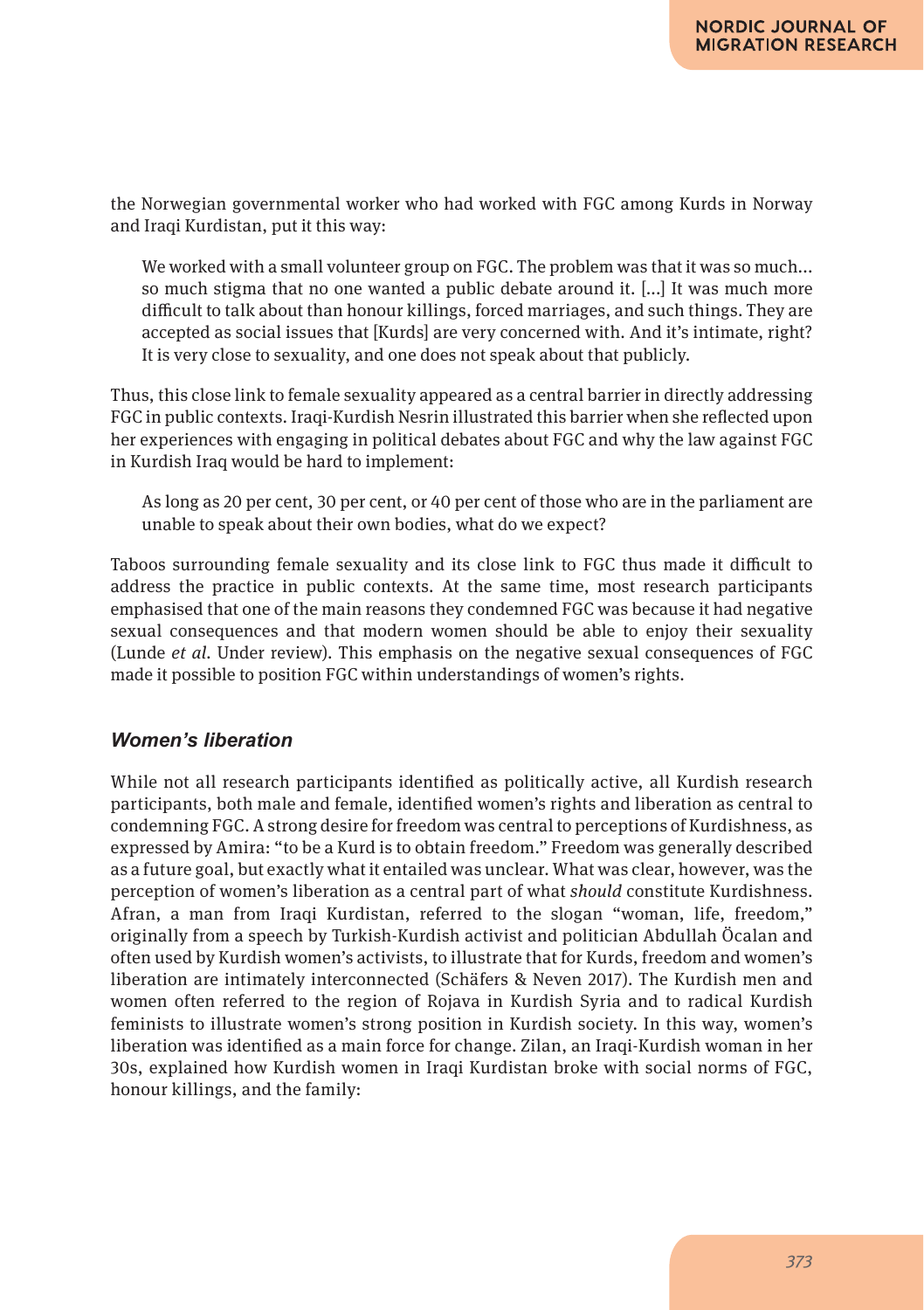It is exactly what goes against everything we believe about Kurds. You know, in relation to FGC, honour killings, and blah blah blah. There are women that I have met over and over again since the age of 13-14 years old who say: "I could not stand my family anymore, I ran away to the mountains and the Peshmerga." I reply: "Are you kidding me?! How can you do that? What would your family say?" "They just had to take it... I just wanted to be free [...]. Now I'm going to fight alongside men and live on bread and water." It's incredibly noble in a way. [...] They are fighting against all odds. And they are the foremost, most modern feminists, really. Based in the context in which they live. [...]. So, to express oneself is very extreme in Kurdistan compared to here.

Despite a strong sense of the struggle for women's liberation, many emphasised that there were challenges with this discourse of liberated Kurdish women. Further elaborating on what constituted the "traditional mindset", Zara discussed how the image of the Kurdish women's movement has gained attention in the Western media, placing women at the forefront of the armed struggle. She, however, felt that this portrayal of Kurdish women did not reflect reality:

It appeals to the rest of society that there should be women who lead the struggle. [...] I think it is symbolic because I believe many generations are needed for this mindset to disappear. [...] Because the mindset is the least modern I would say. [...] I simply think it is too superficial. Because we are talking about values, core values, found in each single cell of these people.

Other Kurdish men and women were similarly concerned that this "traditional mindset" was a present-day challenge. Some described the growing Islamization of Kurdish culture in Arab states and the challenge this presented for women's liberation. For instance, three Iranian-Kurdish women, one Iraqi-Kurdish woman, and one Iraqi-Kurdish man described how women used to dress in miniskirts at universities; now more women wore the hijab, and both men and women wore clothing covering their shoulders and knees. Most participants believed that patriarchy and the suppression of Kurdish women were unacceptable and should be challenged, but it remained unclear in which way they considered FGC to be part of the Kurdish women's movement. Elaborating on the position FGC had within the Kurdish women's movement, Roza, a representative of a Kurdish women's organisation, explained that they do not address FGC as a singular issue, but rather as part of the larger discussion surrounding the women's struggle. She claimed that through the destruction of patriarchy based on women's liberation, FGC will be stopped.

# **Discussion**

In an analysis of representations of Swiss national identity in public debates on FGC, the sociologist Bader (2018) found that the framing of FGC as an unacceptable practice situated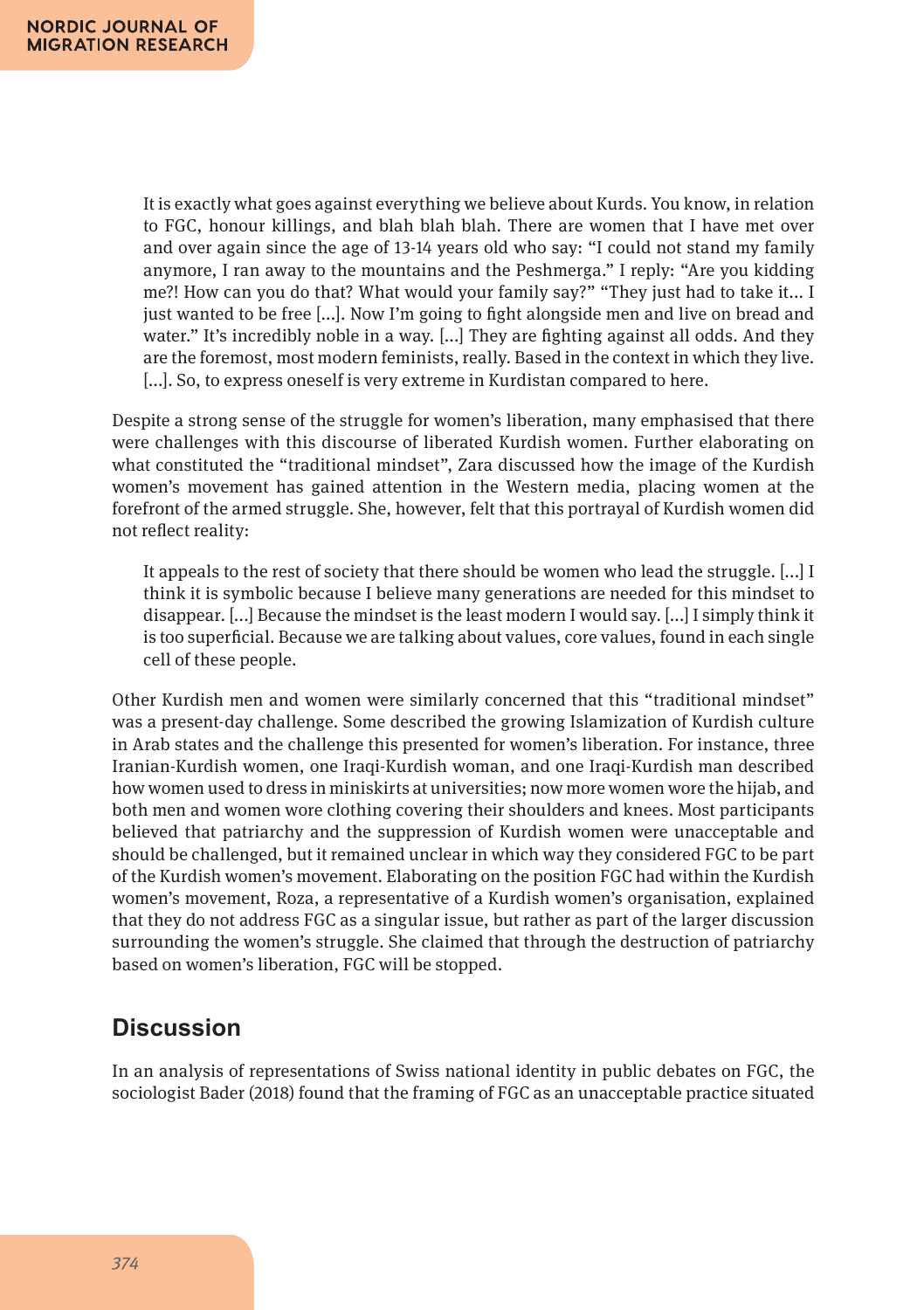the Swiss national identity as superior to non-Western migrants. In our study, we have seen how some representatives of one such migrant group – Kurds in Norway – negotiate FGC in a somewhat similar context. Kurdish identity is to a large extent constructed between Kurds in "Western" states and Kurds in Kurdistan. International media reports, research articles, and activist attention towards FGC in Kurdish areas in recent years make FGC a practice that Kurds need to acknowledge somehow. In Norway, they need to negotiate their identity towards an audience that labels FGC as a breach of human rights and violence against women, or by using Goffman's (1959; 1963) theories on spoiled identities; Kurds as a social group need to make use of different strategies to deal with what outsiders label as a discrediting characteristic. We argue that FGC plays a role in the growing construction of a "new" Kurdish national identity where understandings of modernity are negotiated with understandings of tradition. While the position of FGC in Kurdish national identity construction is far from clear-cut, the empirical material suggests that negotiating "modern" and "traditional" aspects of national identity is one strategy for dealing with FGC as a "difficult" characteristic of Kurdishness.

We have seen, on the one hand, that FGC is recognised as a Kurdish practice in situations where condemning FGC was an acceptable way of discussing it. Participants sometimes addressed FGC at seminars, in public debates, and key informants were informed about FGC by reports or by Kurdish women taking up the issue themselves. On the other hand, we have seen a covering of FGC in the way that there is shame associated with acknowledging FGC in public contexts as a Kurdish challenge. FGC was commonly ascribed to a "traditional mindset" in a negative sense. While the "traditional mindset" is still perceived as part of being Kurdish, FGC was not seen as fully relevant to the Kurdish participants because they largely rejected this "traditional mindset". In addition, its close link to female sexuality makes FGC a particularly difficult issue to address in political contexts compared to other acts defined as honour-based violence or violence against women. This recognition and covering of FGC in public contexts echoes the literature on management of a "difficult" characteristic in national identity; it is problematic to address FGC as it can be "reputationdamaging," resulting in a spoiled national identity (Rivera 2008: 615; Goffman 1963). However, we contend that the research participants' descriptions of women's liberation as a way to condemn FGC may be a positive action that can strengthen certain aspects of Kurdish national aspirations (Macdonald 2015: 16).

To support our claim that condemning FGC publically may be positive for the construction of Kurdish national identity, we argue the importance of the interconnectedness between understandings of women's liberation, or as Zilan put it, the "most modern feminists," and Kurdish nationalism. Kurdish women are often positioned at the "margins of feminist knowledge" and contribute to a broader debate on nationalist feminism (Mojab 2001: 16). In this broader debate on nationalist feminism, there is disagreement regarding: (1) whether the state reinforces patriarchal structures and, consequently, whether gender should be seen as separate from the state, or (2) whether feminism inevitably and dialectically exists in a context of postcolonial nationalism (Yuval-Davis 1997). Even though the research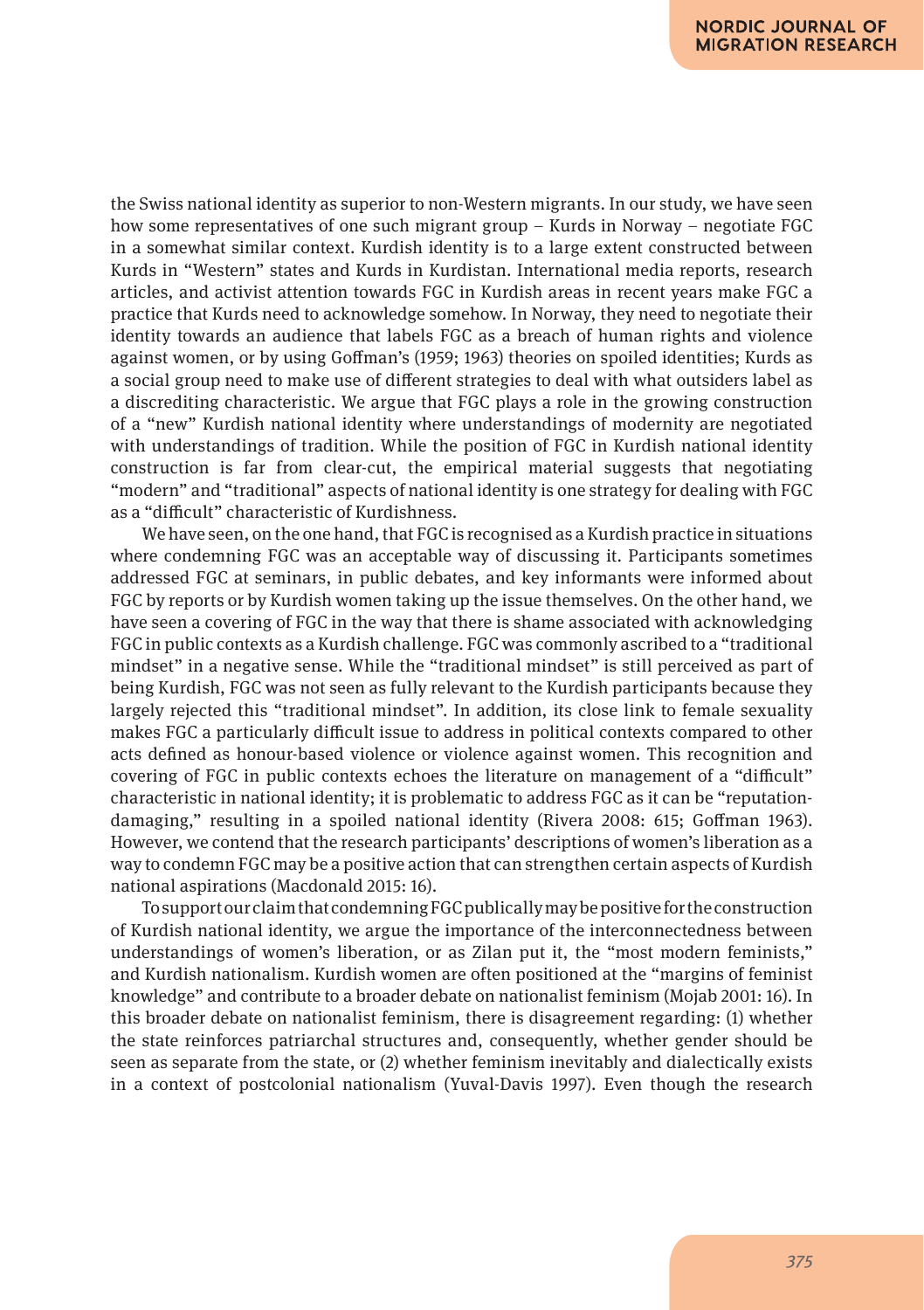participants of this study originated from Iraqi and Iranian Kurdistan, they often referred to the Kurdish-Turkish politician, ideologist, and activist Abdullah Öcalan in describing their condemnation of FGC. Despite being imprisoned and sentenced to death in Turkey for his political and armed protests, Öcalan has been particularly influential in shaping the position of women in Kurdish nationalism. He is the founder of the Turkish-based political party PKK, and he introduced the concept of democratic confederalism, which can be seen as an attempt to meet the critique of nationalist feminism (Düzgün 2016: 284). Simply put, Öcalan (2013: 49-54) positioned women's liberation as the first step in facilitating a needed revolution, viewing the state and the family as an interrelated social phenomenon that needs to be addressed holistically. Kurdish women are thus not only solely positioned within an academic debate but also as active social agents. In Norway, Westrheim (2014: 128, 141) argued that Kurdish women strengthen their political and female awareness by joining Norwegian and Kurdish political and women's associations. This, she contends, allows Kurdish women to partake in the reconstruction of Kurdish nationalism (Westrheim 2014: 137). However, different women's organisations and major political parties have had difficulty in uniting around common issues. At times, women become symbols of the nation rather than actual political agents, which may be another reason why it is problematic to address FGC in the Kurdish nation-building project (Begikhani, Hamelink & Weiss 2018: 12). Furthermore, just as Kurdish women's movements have gained influence in the construction of Kurdish nationalism in Iraqi Kurdistan, so have conservative Islamist groups. Some Islamist groups have promoted crimes against women, such as honour killings, as part of Kurdish culture (Al-Ali & Pratt 2011: 344). If FGC is addressed as a feminist issue, this seems to strengthen those parts of Kurdish national aspirations that are grounded in gender equality and human rights, which oppose such conservative and patriarchal forces. Notably, it was during the Arabian Spring, in June 2011, that the Kurdish parliament of Iraq made FGC a criminal offence. While the liberation of women may not be the sole aim for every party in the Kurdish nation-building project, women's liberation is a central discourse in Kurdish nationalism. We suggest that condemning FGC based on women's rights situates the Kurdish identity better in relation to Western nation states.

# **Concluding remarks**

We have explored how FGC becomes problematic to address in public due to the construction of Kurdish national identity being closely linked with ideologies of women's liberation. The research participants showed how FGC was acknowledged, rejected, and silenced in public contexts. Positioning FGC within a "traditional mindset" made it possible to silence and reject FGC as part of what modern Kurdish identity should constitute. Perceptions of female sexuality were another contributing factor to the difficulty in addressing FGC in public contexts. However, condemning FGC based on negative sexual consequences, ideologies of women's rights and women's liberation may be a possible way in which FGC can be addressed publically. This article contributes to the literature on the management of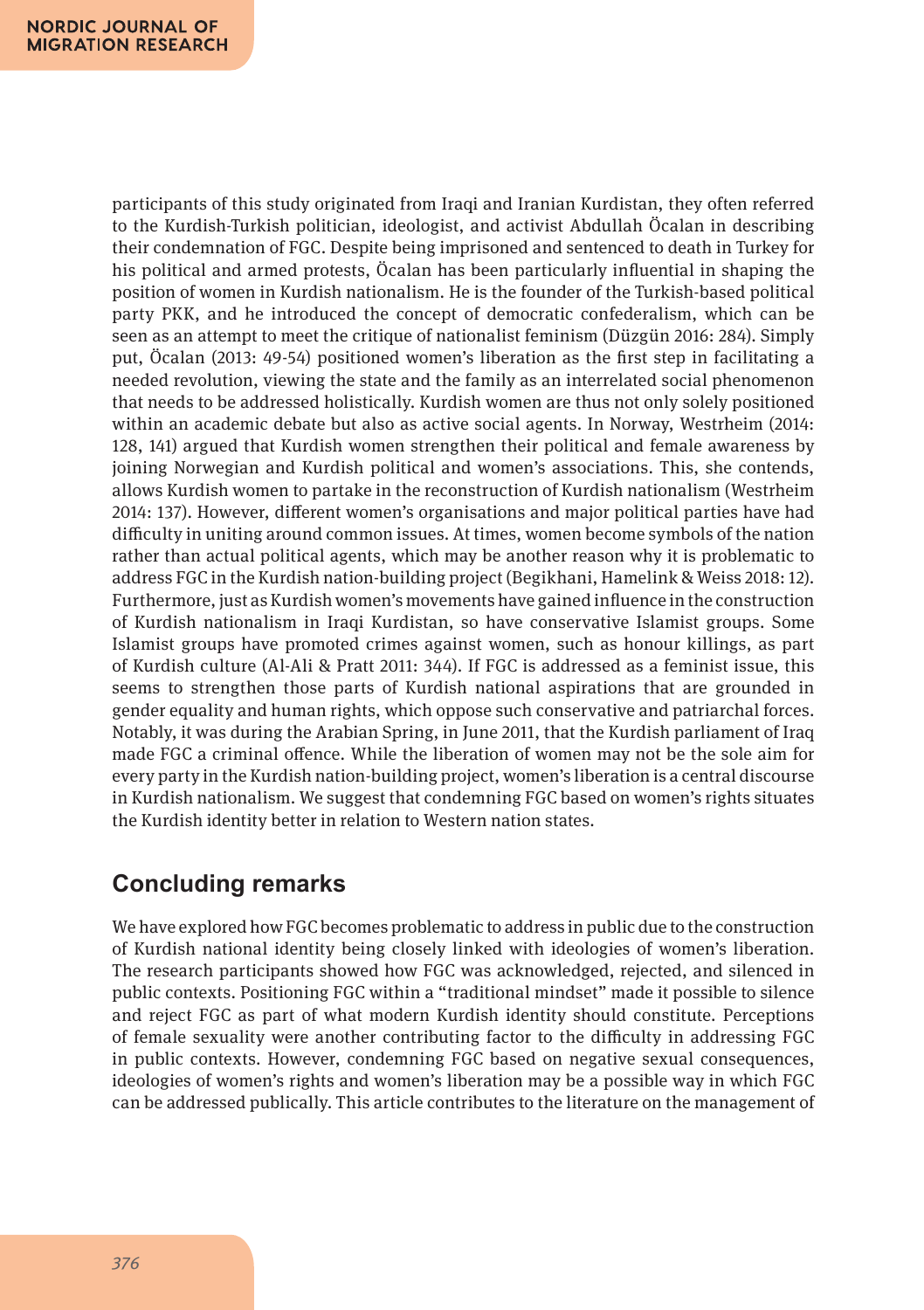a difficult characteristic in nation-building projects by presenting the negotiation of modern and traditional aspects of FGC as one management strategy. As FGC is a symbol of violence against women, the practice poses the potential for spoiled Kurdish national identity in the Norwegian context. However, we find reason to suggest that a condemnation of the practice grounded in women's liberation may strengthen the aspects of Kurdish national aspirations that are grounded in human rights and gender equality. Although the study is limited to a singular qualitative study of how some Kurds in Norway talk about FGC, it can be a starting point for future research on different ways the concept of "violence against women" and the modern/traditional dualism plays out in nation-building projects. In addition, this study raises questions about the role of female sexuality in global norms of democracy, nationalism, human rights, and women's health.

# **Acknowledgements**

We would like to thank the editors, anonymous reviewers, Rania Maktabi, Inger-Lise Lien, Mona-Iren Hauge, and Johanne Sundby for their constructive feedback on earlier drafts of this paper.

### **References**

- Abdi, SY 2011, *Kampen mot kjønnlemlestelse en ildsjelds beretning*, Amathea, Oslo.
- Acharya, P 2009, 'The practice of female genital mutilation (FGM) in the Kurdish regions', in *Workshop on female genital mutilation*, School of Oriental and African Studies, University of London, London, pp. 1-10.
- Ahmady, N 2005, *Handful of ash: WADI*. Available from: <https://www.youtube.com/ watch?v=iHX0oKILGJY>. [Last accessed 7.4.2017].
- Ahmady, K 2015, *A comprehensive study on female genital mutilation/cutting in Iran 2015*. Available from: < http://kameelahmady.com/wp-content/uploads/Kameel%20-%20 EN%20Final.pdf >. [Last accessed 27.1.2019].
- Ahmed, HM, Kareem, MS, Shabila, NP & Mzori, BQ 2018, 'Knowledge and perspectives of female genital cutting among the local religious leaders in Erbil governorate, Iraqi Kurdistan region', *Reproductive Health,* vol. 15, no. 44, pp. 1-14. DOI:10.1186/ s12978-018-0459-x.
- Al-Ali, N & Pratt, N 2011, 'Between nationalism and women's rights: the Kurdish women's movement in Iraq', *Middle East Journal of Culture and Communication,* vol. 4, no. 0, pp. 339-355. DOI:10.1163/187398611x590192.
- Alinia, M, Wahlbeck, O, Eliassi, B & Khayati, K 2014, 'The Kurdish diaspora: transnational ties, home and politics of belonging', *Nordic Journal of Migration Research,* vol. 4, no. 2, pp. 53-56. DOI: 10.2478/njmr-2014-0007.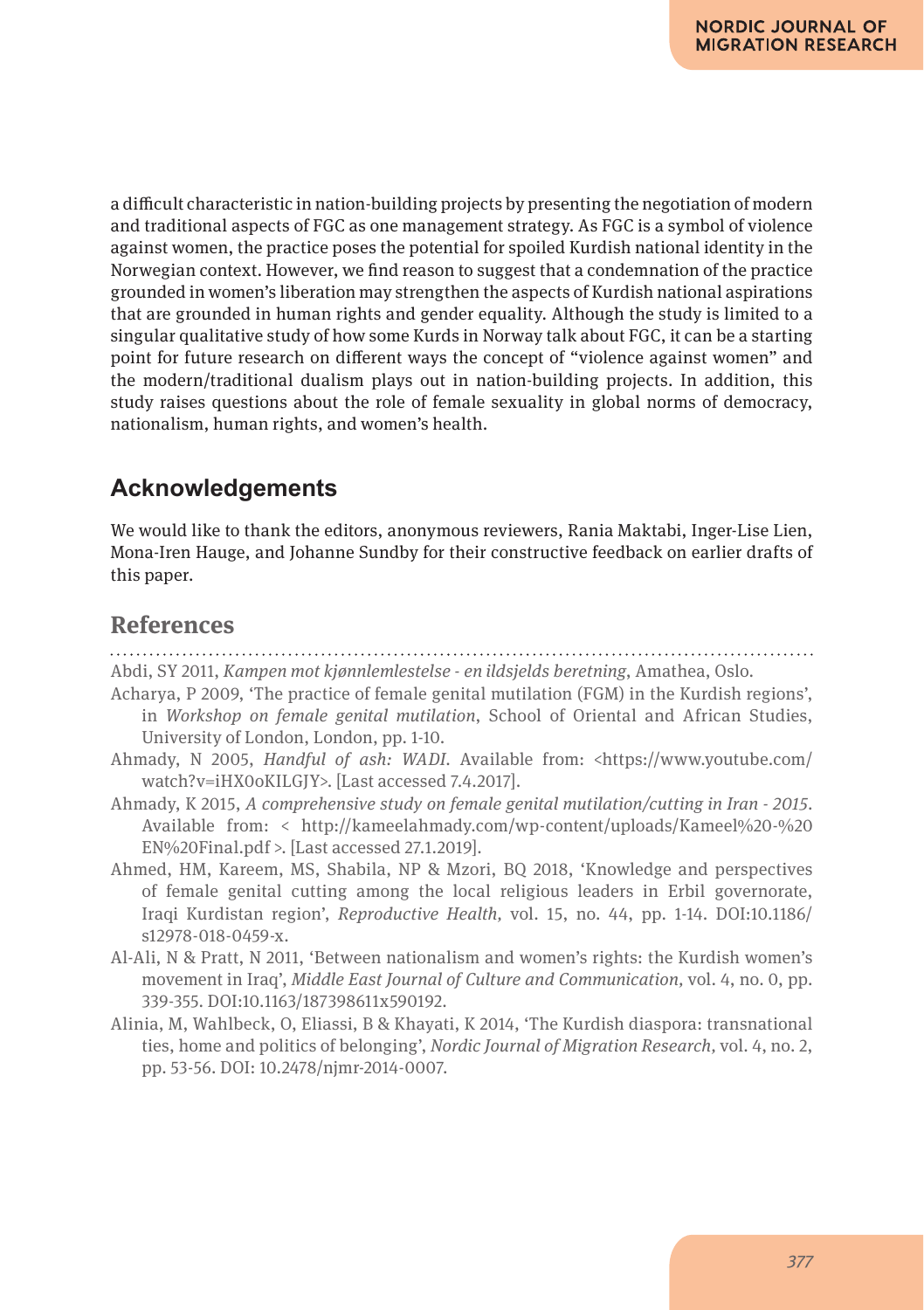- Amedi, N & Nomat, H 2010, Omskjæring av kvinner, 25th March, *Østlands-posten.* Available from: <http://www.op.no/kommentarer/omskjaring-av-kvinner/o/1-85-5041924>. [Last accessed 15.5.2017].
- Anderson, B 1983, *Imagined communities. Reflections on the origin and spread of nationalism,*  New Left Books, New York.
- Bader, D 2018, *Gender, race, and nation. Femonationalism, and the problematisation of female circumcision and genital cosmetic surgery in the Swiss public sphere, 1983-2015.,* PhD, University of Lausanne, Lausanne.
- Begikhani, N, Hamelink, W & Weiss, N 2018, 'Theorising women and war in Kurdistan: a feminist and critical perspective', *Kurdish Studies,* vol. 6, no. 1, pp. 5-30.
- Braun, V & Clarke, V 2006, 'Using thematic analysis in psychology', *Qualitative Research in Psychology,* vol. 3, no. 2, pp. 77-101.
- Bruinessen, Mv 2001, 'From Adela Khanum to Leyla Zana: women as political leaders in Kurdish history', in *Women of a Non-state Nation: The Kurds,* ed. S Mojab, Mazda Publishers, California, pp. 95-112.
- Bråten, B & Elgvin, O 2014, *Forskningsbasert politikk? En gjennomgang av forskningen på tvangsekteskap, kjønnslemlestelse og alvorlige begrensninger av unges frihet, og av de politiske tiltakene på feltet [Research-based politics? A review of the research on forced marriages, female genital mutilation and severe restrictions on young people's freedom, and the political interventions in the field]*, Fafo, Oslo.
- Chaliand, G 1993, *A people without a country: the Kurds and Kurdistan*, Interlink Publishing Group, Brooklyn.
- Crotty, M 2009, *The foundations of social research. Meaning and perspective in the research process,* SAGE, Los Angeles.
- Daneshkhah, F, Allahverdipour, H, Jahangiri, L & Andreeva, T 2017, 'Sexual function, mental well-being and quality of life among Kurdish circumcised women in Iran', *Iranian Journal of Public Health,* vol. 46, no. 9, pp. 1265-1274.
- Dehghankhalili, M, Fallahi, S, Mahmudi, F, Ghaffarpasand, F, Shahrzad, ME, Taghavi, M, *et al.* 2015, 'Epidemiology, regional characteristics, knowledge, and attitude toward female genital mutilation/cutting in southern Iran', *The Journal of Sexual Medicine,* vol. 12, no. 7, pp. 1577-1583. DOI:10.1111/jsm.12938.
- Düzgün, M 2016, 'Jineology. The Kurdish Women's Movement', *Journal of Middle East Women's Studies,* vol. 12, no. 2, pp. 284-286.
- Galletti, M 2001, 'Western images of the woman's role in Kurdish society', in *Women of a non-state nation: the Kurds,* ed. S Mojab, Mazda Publishers, California, pp. 209-226.
- Geraci, D & Mulders, J 2016, *Female genital mutilation in Syria? An inquiry into the existence of FGM in Syria*, Pharos, Centre of Expertise on Health Disparities, Utrecht.
- Geraci, D & Mulders, J 2017, 'Researching female genital mutilation in Western countries of asylum: A case study of Syria', in *Female genital mutilation/cutting at the intersection of qualitative, quantitative and mixed method research. Experiences from Africa and Europe,* eds E. Leye & G. Coene, Multisectoral Academic Programme to Prevent and Combat Female Genital Mutilation (FGM/C), Brussels, pp. 45-50.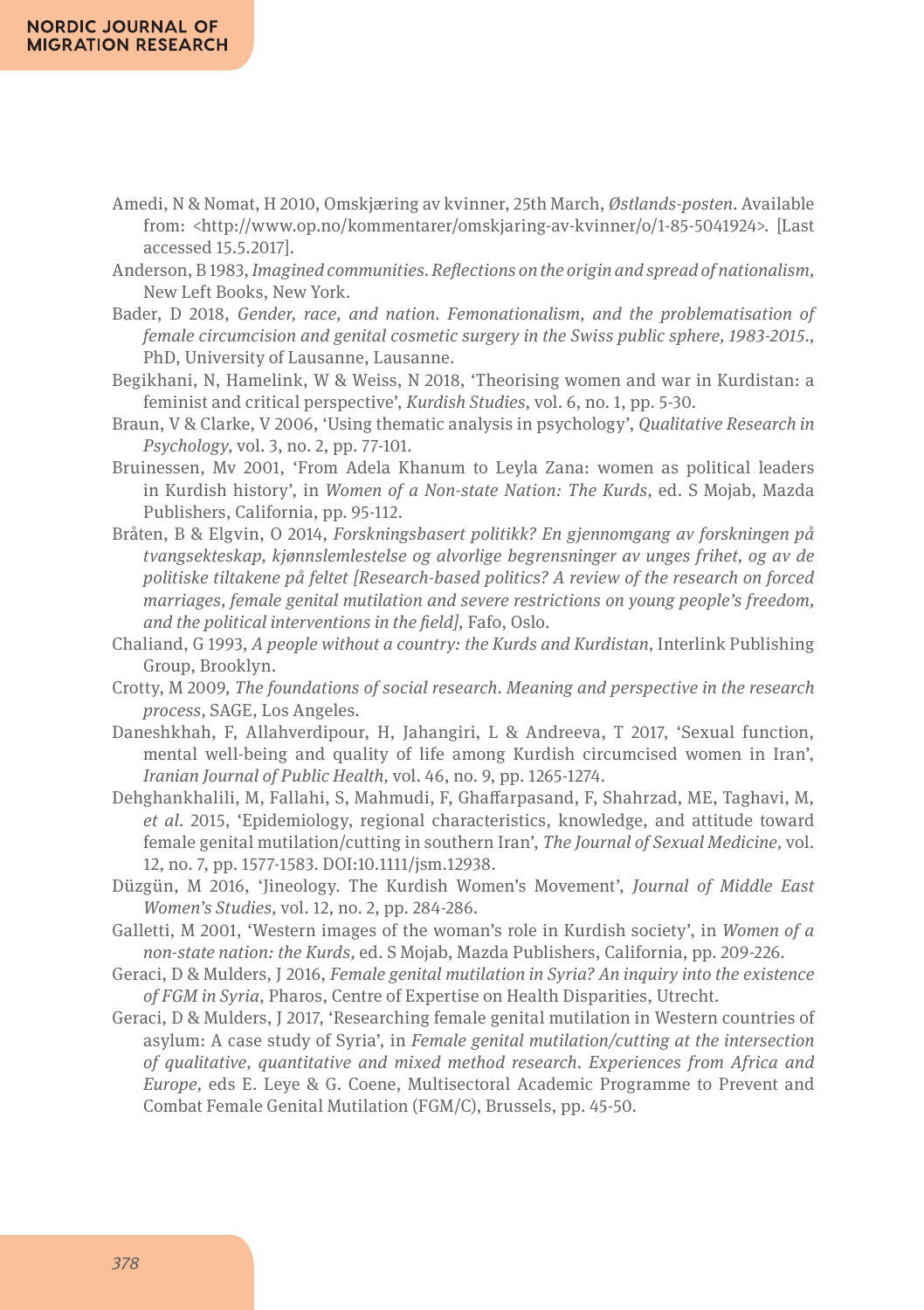Goffman, E 1959, *The presentation of self in everyday life,* Penguin Books, England.

Goffman, E 1963, *Stigma: notes on a spoiled identity,* Penguin Books, England.

Gran, E 2007, *Imagining the transnational lives of Iraqi Kurds,* PhD, University of Oslo, Oslo.

Hague, G, Gill, AK & Begikhani, N 2013, ''Honour'-based violence and Kurdish communities: moving towards action and change in Iraqi Kurdistan and the UK', *Journal of Gender Studies,* vol. 22, no. 4, pp. 383-396. DOI:10.1080/09589236.2012.708825.

- Hann, C 1996, 'Introduction: political society and civil anthropology', in *Civil society: challenging western models,* eds C. Hann & E. Dunn, Routledge, London, pp. 1-26.
- Johansen, REB, Bathija, H & Khanna, J 2008, 'Work of the World Health Organization on female genital mutilation: ongoing research and policy discussion', *Finnish Journal of Ethnicity and Migration,* vol. 3, no. 2, pp. 74-82.
- Khalesi, ZB, Beiranvand, SP & Ebtekar, F 2017, 'Iranian midwives knowledge of and attitudes toward female genital mutilation/cutting (FGM/C)', *Electronic Physician,* vol. 9, no. 2, pp. 3828-3832. DOI:10.19082/3828.
- Khayati, K & Dahlstedt, M 2014, 'Diaspora formation among Kurds in Sweden', *Nordic Journal of Migration Research,* vol. 4, no. 2, pp. 57-64. DOI:10.2478/njmr-2014-0010.
- King, DE 2014, *Kurdistan on the global stage. Kinship, land, and community in Iraq,* Rutgers University Press, London.
- Koukkula, M, Keskimaki, I, Koponen, P, Molsa, M & Klemetti, R 2016, 'Female genital mutilation/cutting among women of Somali and Kurdish origin in Finland', *Birth,* vol. 43, no. 3, pp. 240-246. DOI:10.1111/birt.12236.
- Lunde, IB, Johansen, REB, Hauge, M-I & Sagbakken, M Under review, 'Negotiating taboos of reduced female sexual pleasure: a qualitative study exploring the silence surrounding female genital cutting among Kurdish-Norwegians'.
- Macdonald, S 2015, 'Is 'difficult heritage' still 'difficult'? Why public acknowledgment of past perpetration may no longer be so unsettling to collective identities', *Museum International,* vol. 67, no. 1-4, pp. 6-22. DOI:10.1111/muse.12078.
- MICS 2012, *Iraq multiple indicator cluster survey 2011, final report*, The Central Statistics Organization and the Kurdistan Regional Statistics Office, Baghdad, Iraq.
- Mojab, S 2001, 'Introduction: the solitude of the stateless: Kurdish women at the margins of feminist knowledge', in *Women of a non-state nation: the Kurds,* ed. S Mojab, Mazda Publishers, Costa Mesa, pp. 1-24.
- Mojab, S & Gorman, R 2007, 'Dispersed nationalism: war, diaspora and Kurdish women's organizing', *Journal of Middle East Women's Studies,* vol. 3, no. 1, pp. 58-85. DOI:10.2979/ MEW 2007 3.1.58
- Mojab, S & Hassanpour, A 2003, 'The politics and culture of "honour killing": the murder of Fadime Sahindal', *Atlantis: Critical Studies in Gender, Culture & Social Justice,* vol., no., pp. 56-70.
- Ordemann, AH 2017, *Refugees from Iraq: Iraqis in Norway a demographic portrait*: Statistics Norway. Available from: <http://www.ssb.no/en/befolkning/artikler-og-publikasjoner/ iraqis-in-norway-a-demographic-portrait>. [Last accessed 09.11.2018].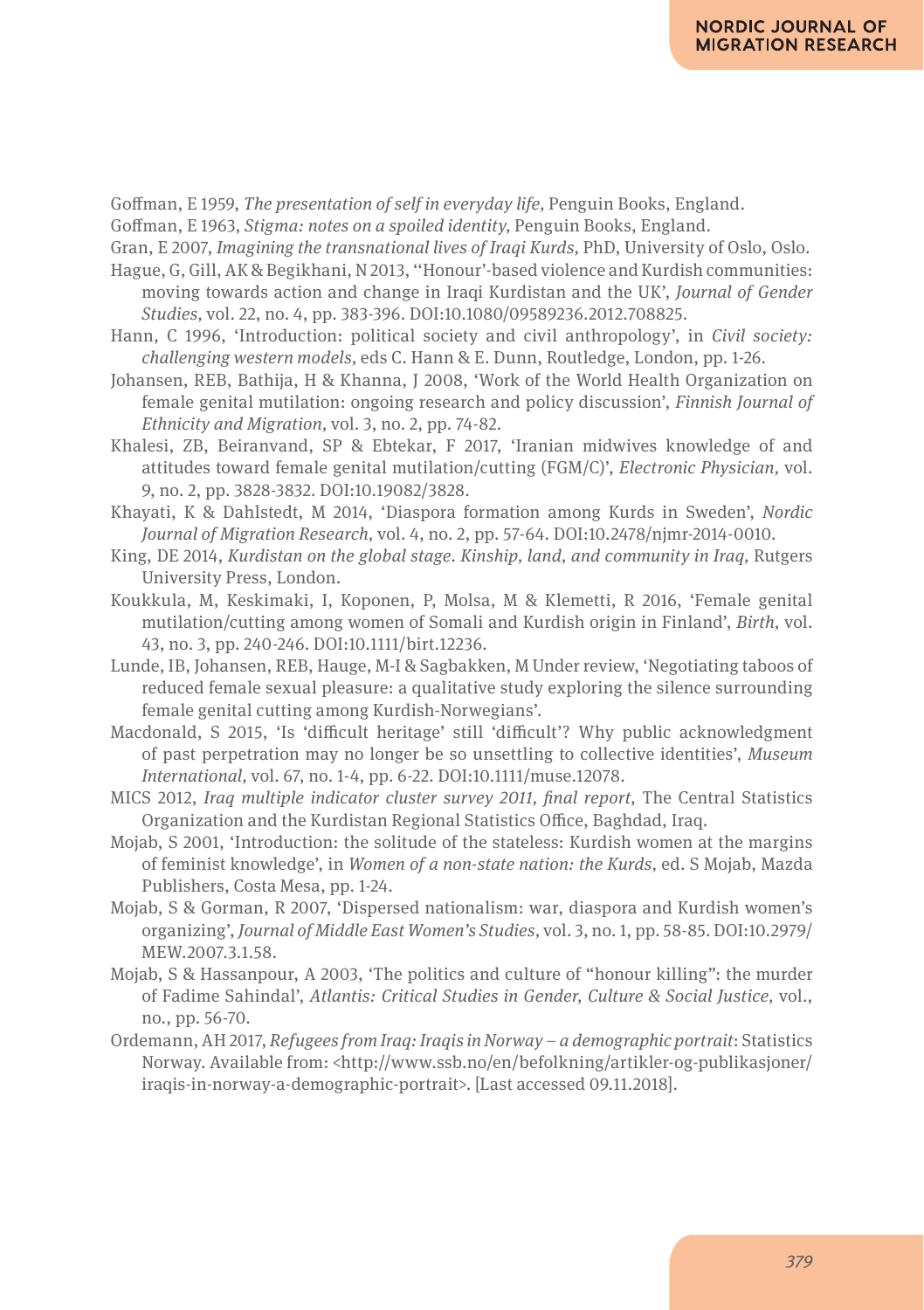- Pashei, T, Rahimi, A, Ardalan, A, Felah, A & Majlessi, F 2012, 'Related factors of female genital mutilation in Ravansar (Iran)', *Journal of Women's Health Care,* vol. 1, no. 2, pp. 1-3. DOI:10.4172/2167-0420.1000108.
- Rivera, LA 2008, 'Managing "spoiled" national identity: war, tourism, and memory in Croatia', *American Sociological Review,* vol. 73, no. 4, pp. 613-634. DOI:10.1177/000312240807300405.
- Saleem, R, Othman, N, Fattah, F, Hazim, L & Adnan, B 2013, 'Female genital mutilation in Iraqi Kurdistan: description and associated factors', *Women and Health,* vol. 53, no. 6, pp. 537-551. DOI:10.1080/03630242.2013.815681.
- Schäfers, M & Neven, B 2017, 'Jineology: from women's struggles to social liberation', *Roar Magazine,* pp. 1-12.
- StopFGMKurdistan 2013, *Female genital mutilation: it's crime, not culture*. Available from: <http://www.stopfgmkurdistan.org/html/english/fgm\_e.htm>. [Last accessed 13.02.2018].
- Tank, P 2017, 'Kurdish women in Rojava: from resistance to reconstruction', *Die Welt des Islams,* vol. 57, no. 3-4, pp. 404-428. DOI:10.1163/15700607-05734p07.
- The Kurdish Institute in Paris 2017, *The Kurdish population*. Available from: <https:// www.institutkurde.org/en/info/the-kurdish-population-1232551004>. [Last accessed 21.02.2018].
- The Parliament of Kurdistan Iraq 2011, *Act No. 8 from 2011. The act of combating domestic violence in Kurdistan region - Iraq.* Available from: <http://www.ekrg.org/files/pdf/ combat\_domestic\_violence\_english.pdf>. [Last accessed 15.5.2017].
- UN High Commissioner for Refugees 2009, *Guidance note on refugee claims relating to female genital mutilation*. UN High Commissioner for Refugees (UNHCR), Geneva.
- WADI 2010, *Female genital mutilation in Iraqi-Kurdistan: an empirical study by Wadi*, Wadi Association for crisis assistance and development co-operation, Frankfurt.
- Wahlbeck, Ö 1999, 'Kurdish associations: community work and diasporic politics', in *Kurdish Diasporas,* ed. Ö Wahlbeck, Springer, London, pp. 152-178.
- Westrheim, K 2014, 'Learning processes and political literacy among women in the Norwegian Kurdish diaspora', in *Negotiating identity in Scandinavia: women, migration, and the diaspora,* ed. H Akman, Berghahn Books, New York, pp. 127-149.
- WHO 1997, *Female genital mutilation: a joint WHO/UNICEF/UNFPA statement*, World Health Organization, Geneva.
- WHO 2008a, *Eliminating female genital mutilation: an interagency statement: OHCHR, UNAIDS, UNDP, UNECA, UNESCO, UNFPA, UNHCR, UNICEF, UNIFEM, WHO*, World Health Organization, Geneva.
- WHO 2008b, *World health assembly 61: resolutions and decisions*. Available from: <http:// apps.who.int/iris/bitstream/10665/23289/1/B122\_R13-en.pdf>. [Last accessed 3.3.2017].
- WHO 2019, *Fact sheet: female genital mutilation*: World Health Organization. Available from: <http://www.who.int/mediacentre/factsheets/fs241/en/>. [Last accessed 21.01.2018].
- Wikan, U 2008, *In honor of Fadime: murder and shame,* University of Chicago Press, Chicago. Yuval-Davis, N 1997, *Gender and nation,* SAGE, Los Angeles.